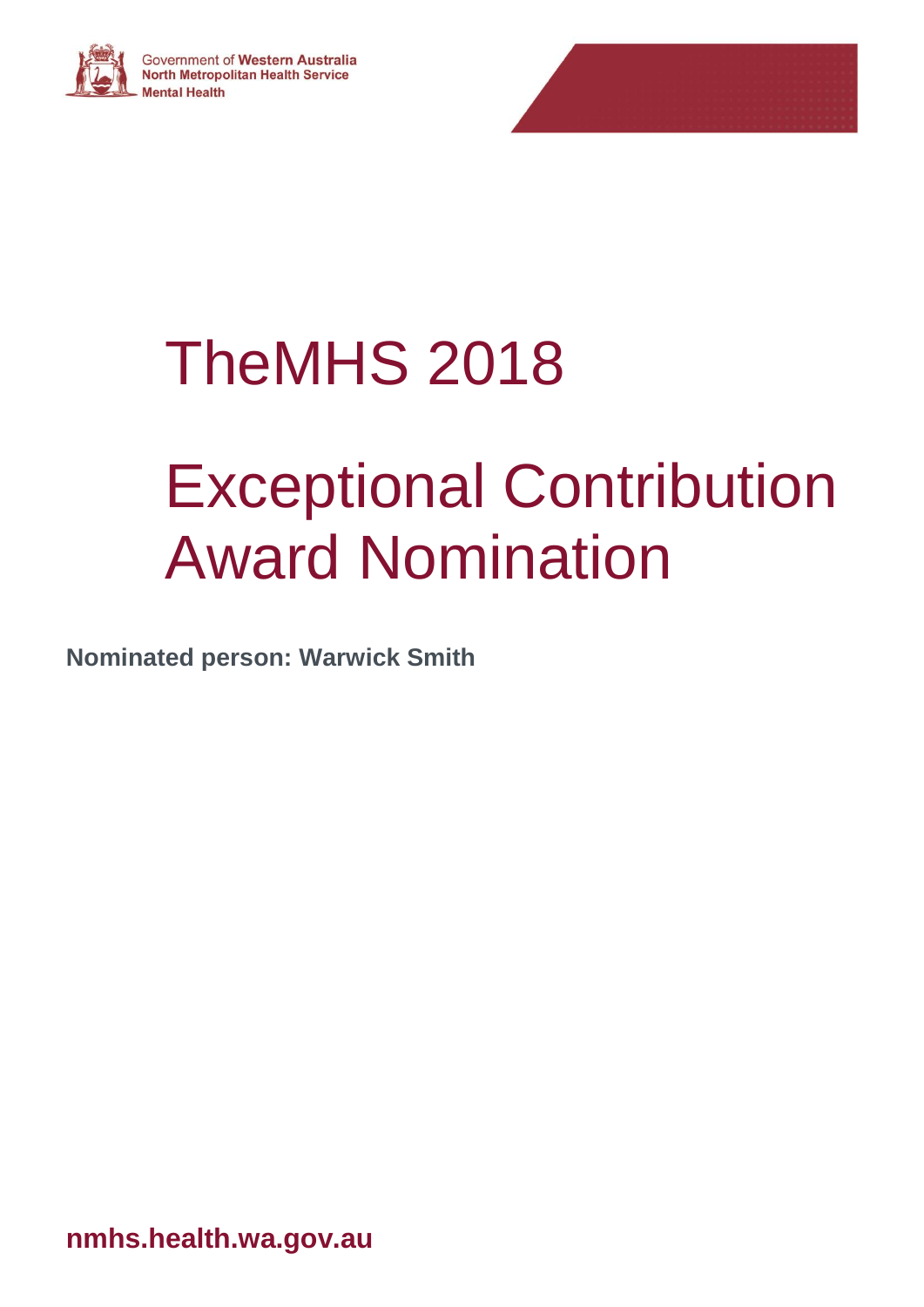## **Contents**

| Part A |                                                                                                                           | 1              |
|--------|---------------------------------------------------------------------------------------------------------------------------|----------------|
|        | <b>Demographics</b>                                                                                                       | 1              |
|        | Brief description of the person                                                                                           | 1              |
|        | <b>Background description of main organisation</b>                                                                        | 1              |
| Part B |                                                                                                                           | $\overline{2}$ |
| 1.     | <b>Additional description</b>                                                                                             | $\mathbf{2}$   |
| 2.     | <b>Criteria</b>                                                                                                           | $\overline{3}$ |
|        | Criterion 1: Evidence of a significant contribution to the field of mental<br>health on a local, state or national level. | 3              |
|        | Criterion 2: Evidence of innovation or a high standard of service.                                                        | 6              |
| 3.     | <b>Conclusion</b>                                                                                                         | 11             |
| 4.     | <b>Referees</b>                                                                                                           | 11             |
| 5.     | Appendix of support material                                                                                              | 12             |
|        | Testimonial – Rod Astbury, Chief Executive Officer, WA Association for<br>Mental Health (30 August 2017)                  | 12             |
|        | Testimonial – G. A., Youth (Consumer) Representative, Youth Mental<br>Health Steering Committee, 2017.                    | 13             |
|        | Testimonial - I.B., Consumer Representative, Peel and Rockingham<br>Kwinana Mental Health Service, 2017                   | 13             |
|        | <b>Selected Presentations</b>                                                                                             | 15             |
|        | <b>Publications</b>                                                                                                       | 15             |
|        | <b>Executive Involvement</b>                                                                                              | 16             |
| 6.     | Brief CV of the nominated person for the award                                                                            | 18             |
|        | <b>Personal and Professional Skills</b>                                                                                   | 18             |
|        | <b>Professional Education and Qualifications</b>                                                                          | 18             |
|        | <b>Employment History</b>                                                                                                 | 18             |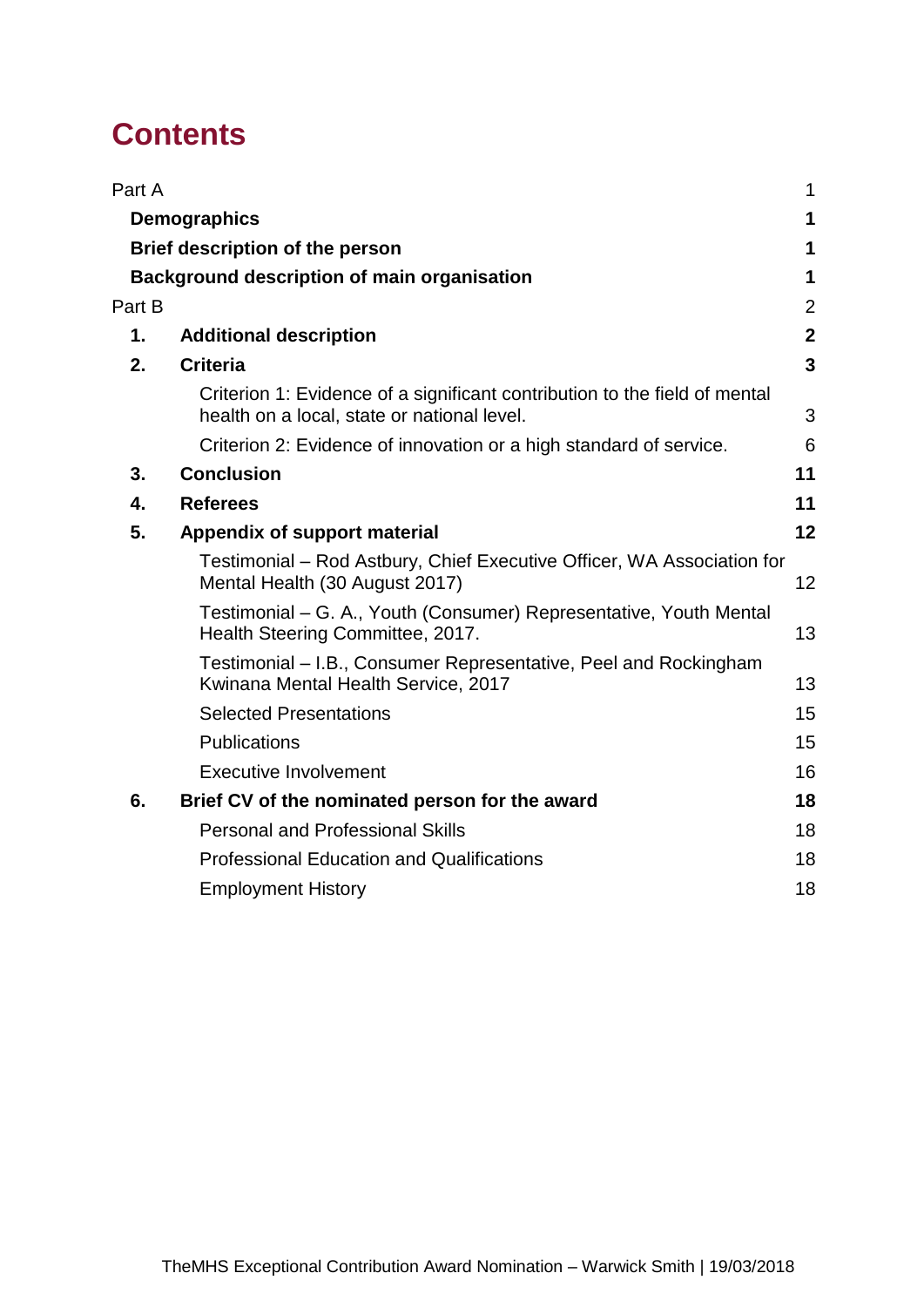## <span id="page-2-0"></span>**Part A**

#### <span id="page-2-1"></span>**Demographics**

| Nominee:   | <b>Warwick Smith</b>                                                             |
|------------|----------------------------------------------------------------------------------|
| Position:  | Director, Youth Mental Health<br>North Metropolitan Health Service Mental Health |
| Address:   | Youth Mental Health<br>32-34 Salvado Road, WEMBLEY WA 6014                       |
| Email:     | Warwick.smith@health.wa.gov.au                                                   |
| Telephone: | 08 9287 5700                                                                     |

#### <span id="page-2-2"></span>**Brief description of the person**

Warwick is an exceptional and visionary leader, manager and driver of change. He has a career-long commitment to a high standard of research, evaluation and quality assurance. For over 30 years, he has championed system reform at a local, state and national level through developing high quality innovative and accessible mental health services.

He has led intensive growth in the Peel and Rockingham-Kwinana Mental Health Service and Youth Mental Health, characterised by genuine collaboration with consumers, carers and community-managed organisations in the development and delivery of services. This has resulted in continuity of care along the service continuum and improved service access for vulnerable patient groups.

His strategic approach to cross-sector capacity building has resulted in well-integrated mental health services with strong partnerships and formalised care coordination to address the social determinants of mental health and the physical health needs of people with mental health problems.

#### <span id="page-2-3"></span>**Background description of main organisation**

Warwick graduated as a Social Worker in 1984. This nomination focuses on his executive-level work from 1994 at Peel and Rockingham Kwinana (PaRK) Mental Health Service and Youth Mental Health.

Youth Mental Health provides unified, holistic and integrated specialist mental health services across the Perth metropolitan area. It targets homeless, disadvantaged and marginalised youth (13-24 years) with complex or severe mental health problems. The service has a high standard of research, evaluation and quality assurance. Its strategic approach to cross sector capacity building has resulted in integration with services in the vocational education and training, drug and alcohol, accommodation and social support sectors.

Peel and Rockingham Kwinana Mental Health Service provides a comprehensive range of inpatient and community services and programs for adults and older adults living in the communities of Kwinana, Rockingham, Mandurah, Pinjarra and Waroona. The service has strong links with community partners and the community at large.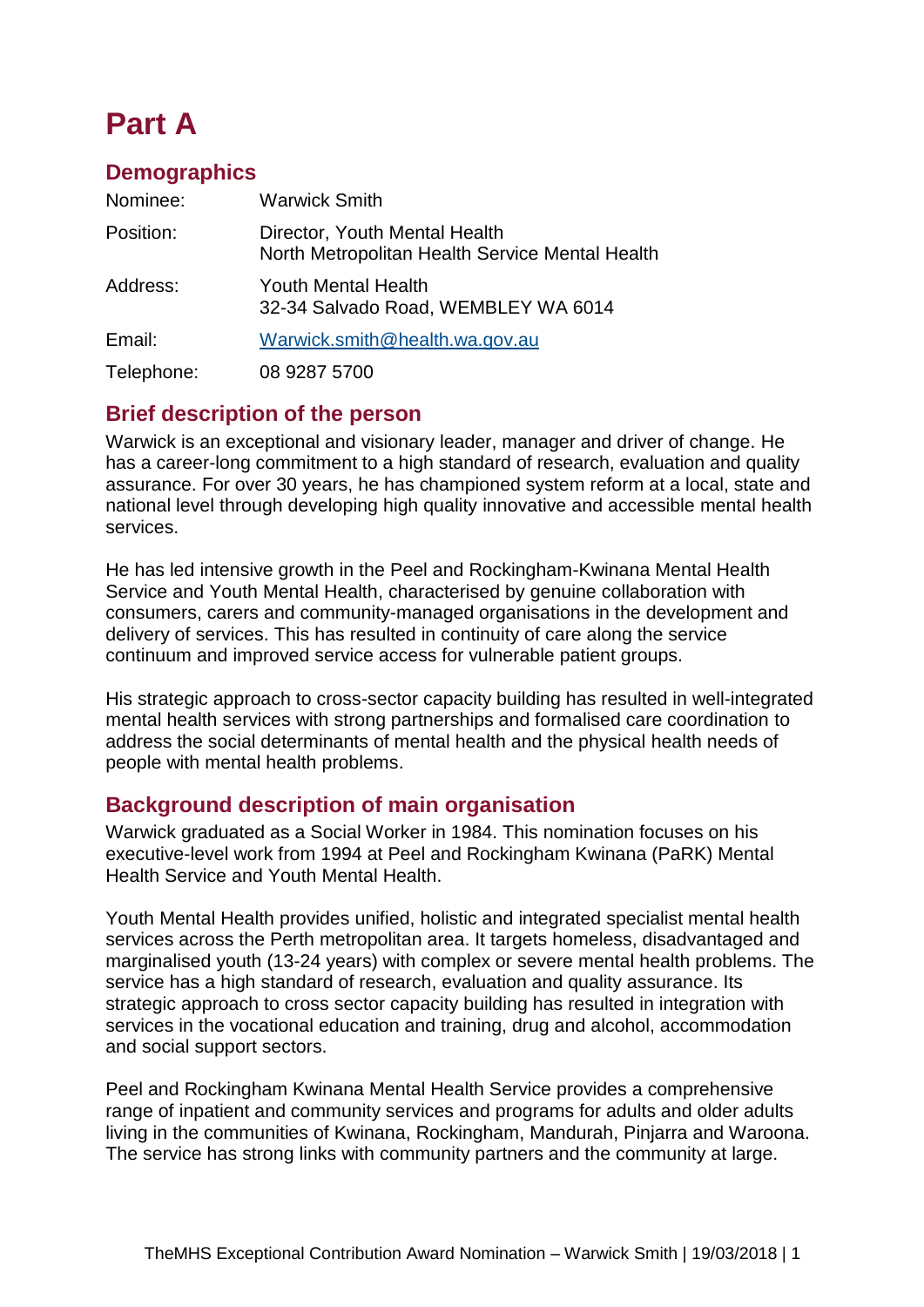### <span id="page-3-0"></span>**Part B**

#### <span id="page-3-1"></span>**1. Additional description**

Warwick commenced as the inaugural Director of Youth Mental Health in July 2013. This service recognises that youth is a critical developmental period for clinical intervention. Seventy-five percent of mental health problems emerge before the age of 25 and contribute 55% of the burden of disease for this age group. Young people are less likely than all other age groups to seek professional help. Providing young people with age-appropriate, flexible and assertive treatment can change mental health outcomes throughout the lifespan.

Through Youth Mental Health, Warwick has developed and expanded the range of specialised, accessible and integrated services for youth with complex or severe mental illness, including homeless, transient and marginalised youth with significant barriers to service access. His approach is inclusive, involving young people in development, planning, delivery and evaluation of services, as exemplified in the following quote.

'[Warwick] has been very eager to include youth input in decision making processes and has been very involved in the ground work of our projects, always showing enthusiasm and encouragement…he is very easy to talk to and has a very gentle presence… I believe Warwick has and will continue to give vital contributions to …Youth Mental Health service improvement.' *G.A., Youth (Consumer) Representative, Youth Mental Health Steering Committee, 2017.*

He has prioritised service integration, particularly with the accommodation and social support sectors, through partnerships, service development and sector capacity building to improve knowledge and skills in responding to the needs of young people with mental health problems.

From 1994 to 2013, in the Peel and Rockingham Kwinana catchment, Warwick drove service reform with an emphasis on social determinants of mental health. He oversaw significant service growth and introduced innovative services that were exemplars of the shift from an institutional to recovery-oriented community service philosophy. He demonstrated a genuine commitment to involving consumers and carers in every aspect of service reform, development, planning, delivery and evaluation. He built strong partnerships with primary care and the non-government sector, including vocational, accommodation and psychosocial support services.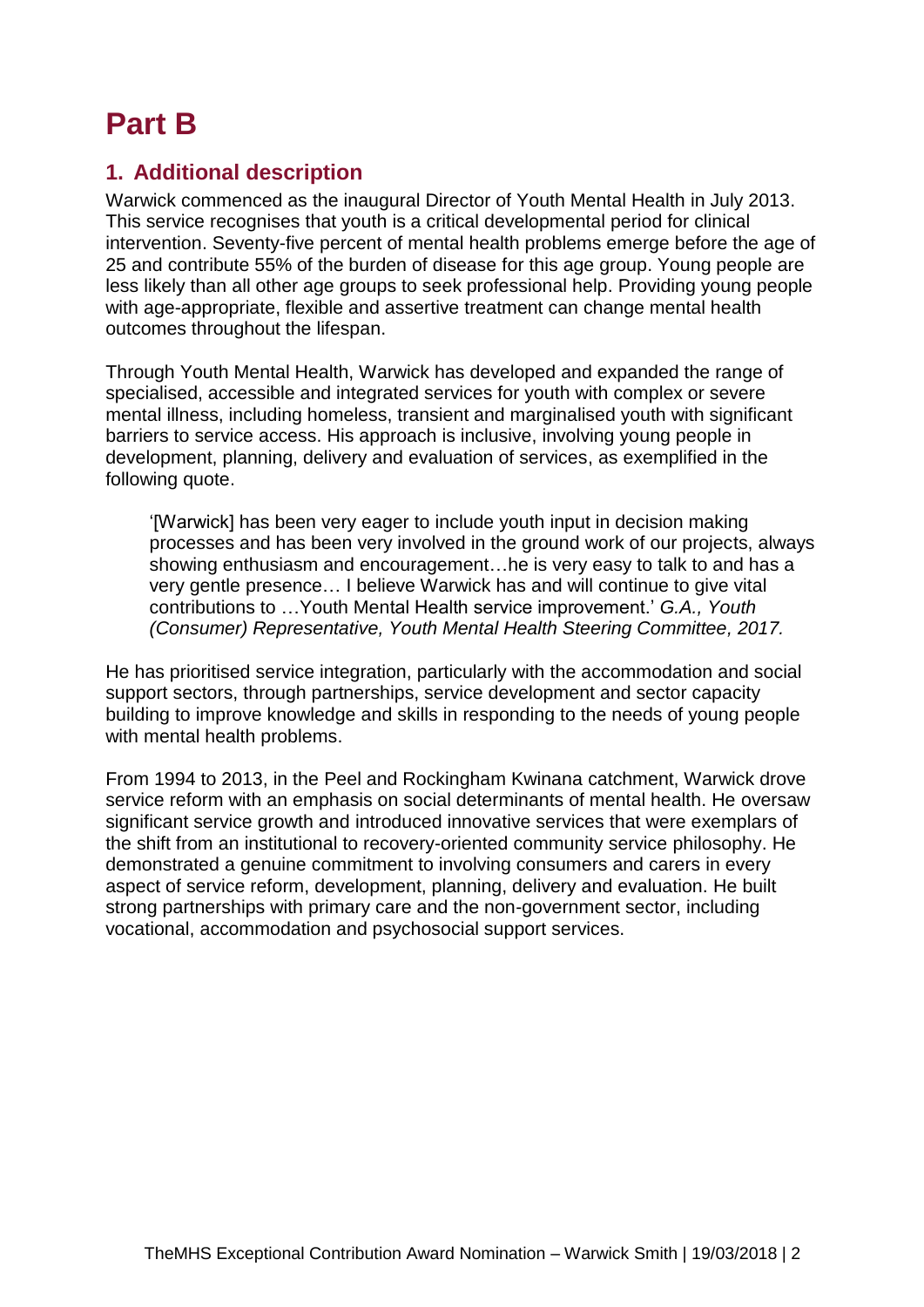### <span id="page-4-0"></span>**2. Criteria**

<span id="page-4-1"></span>**Criterion 1: Evidence of a significant contribution to the field of mental health on a local, state or national level.**

Warwick has made a significant contribution to the field of mental health at a local, state and national level. Through his work in senior leadership positions in the Western Australian mental health sector he has exercised strategic leadership and acted as an agent for change, enhancing understanding of issues affecting the mental health of Western Australians and developing and implementing innovative solutions. His work has had local, state, national and international impact.

#### *International*

In 2016, Dr Roberto Mezzina, Director Department of Mental Health World Health Organisation Collaborating Centre for Research and Training, Trieste, invited Warwick to present on Youth Mental Health at the World Health Organisation Think Tank Conference. This led to the inclusion of Youth Mental Health as an Innovative Service in the World Health Organisation's Compendium of best practices for Quality Rights in mental health initiatives.<sup>1</sup>

#### *National*

Warwick has been an Australian Council on Healthcare Standards (ACHS) surveyor since 2009. His longstanding contribution to safe and high quality healthcare services in this role led to him becoming an ACHS Council Member in 2016.

He has a strong commitment to sector-wide capacity building. In 2007 and 2013, as Co-Convenor, he led planning for the TheMHS conference in Western Australia.

#### *State*

 $\overline{a}$ 

Warwick has an extensive track record of chair and leadership roles on committees to drive service reform and shape safe, high quality and accessible mental health services for Western Australia, including:

- **Western Australian Parliament Whitby Falls Review Select Committee (2001). Clinical Representative.** Whitby Falls was a stand-alone mental health facility that had been in operation since 1897. The review found that it 'did not meet modern mental health treatment standards and the residents were isolated from the community and could not mix with other people'.
- Children of Parents with Mental Illness State-wide Committee (2003, 2004 to 2010**). Chair.** These committees oversaw the roll-out of a range of initiatives aimed at promoting better outcomes for children and families where a parent experiences mental illness.
- **Western Australian Youth Mental Health Sub Network (2016 to present). Co-convenor.**

In 2016, Warwick was instrumental in convening the state-wide Youth Mental Health Sub Network, which brings together service providers (including those from the public, private and community-managed sectors), researchers and policy makers from many sectors and consumers and carers to:

<sup>1</sup> Available from[: http://www.ass1.sanita.fvg.it/it/\\_eventi/\\_docs/2016\\_meet\\_int\\_dsm/2016-10-18\\_Smith-Warwick.pdf](http://www.ass1.sanita.fvg.it/it/_eventi/_docs/2016_meet_int_dsm/2016-10-18_Smith-Warwick.pdf) and [http://www.ass1.sanita.fvg.it/it/azienda\\_informa/eventi/dettaglio.html?path=/dsm\\_eventi/2016\\_034\\_dsm\\_thinktank.html.](http://www.ass1.sanita.fvg.it/it/azienda_informa/eventi/dettaglio.html?path=/dsm_eventi/2016_034_dsm_thinktank.html)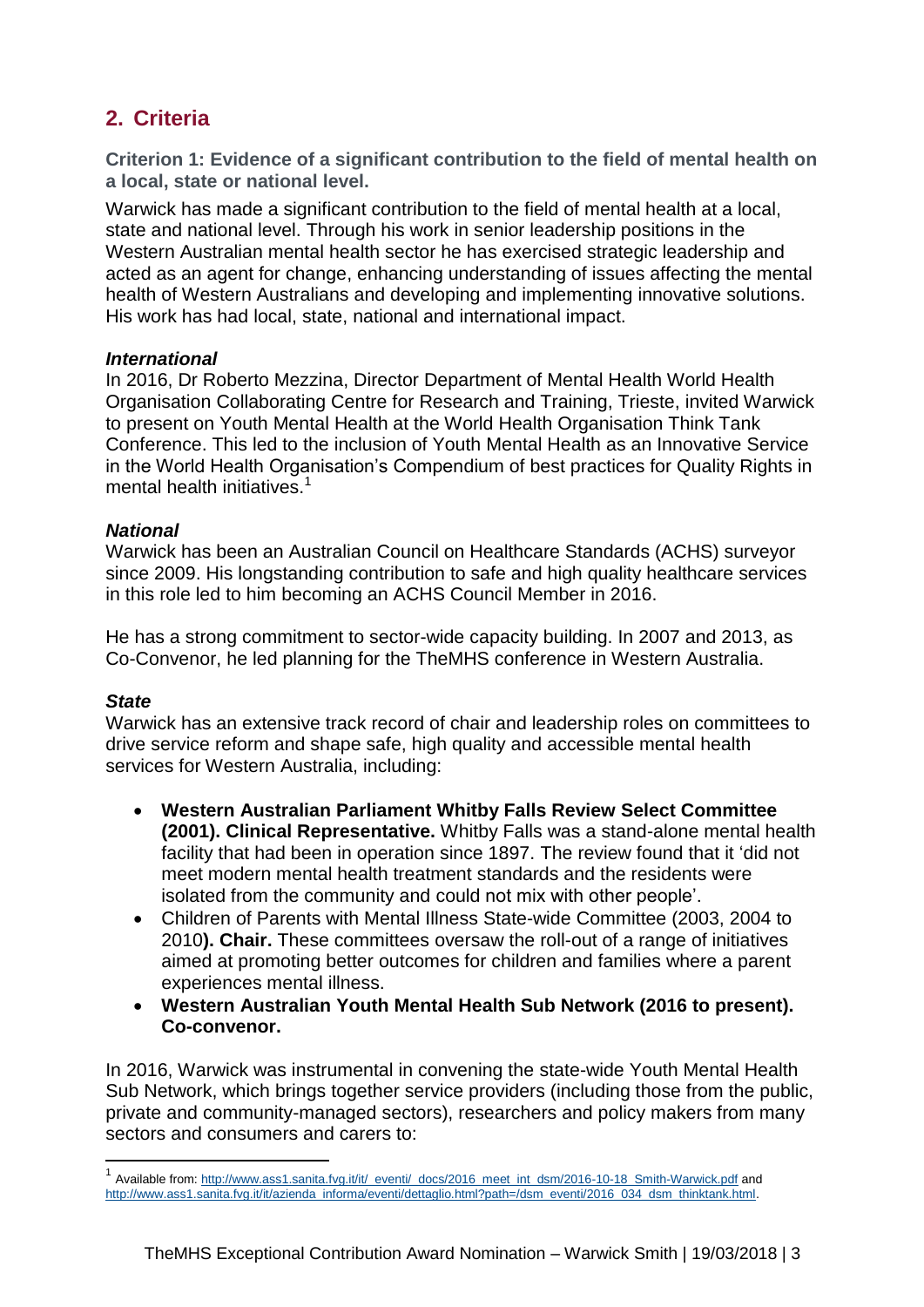- Provide leadership for WA Health and provide a strategic platform to facilitate a state-wide transformative process.
- Develop clinical pathways and facilitate an integrated service system to provide better care for better value.
- Engage and connect service users and providers to support coordinated consultation and planning across whole of health and other relevant sectors.
- Share information and ideas for innovation and improvement.

In 2017, as Co-Convenor of the Youth Mental Health Sub Network, Warwick commissioned a state-wide population profile of youth and analyses of Emergency Department and inpatient and community mental health service utilisation by youth; and prepared a submission to the Western Australian Mental Health Advisory Council to inform service planning and commissioning for Western Australia.

In 2013 and 2014, Warwick convened a Youth Mental Health Expert Reference Group to provide input to the state-wide mental health, alcohol and other drug service planning process to inform the development of the *Better Choices. Better Lives. Western Australian Mental Health, Alcohol and Other Drug Services Plan 2015–2025.*  He was also a member of the State Forensic Mental Health Service planning group.

Warwick has built strong partnerships between mental health services and external organisations to meet consumers' needs – particularly in primary health and accommodation. Between 1993 and 1996, Warwick developed accommodation models with the non-government sector and Homeswest, including 100 units of permanent housing for people with mental illness through the Independent Living Program (ILP). He continued his contribution to the development of stable housing for people with mental health problems through his role as a Board Director for Access Housing (2007 to 2017). The ILP has expanded state-wide and has Access Housing now has 522 individual units or houses (approximately \$175 million of housing stock).

Warwick was involved in the development of employment models for people with mental illness. He was a technical advisor to the WA Association of Mental Health strategic group which has overseen the development of the Individual Placement and Support (IPS) program in Western Australia and presently supports 14 IPS trial sites across Australia for youth.

In 2017, Warwick oversaw a state-wide survey of workforce training needs for youth, accommodation, education and mental health sectors (government and nongovernment), which will be repeated annually. This identified priority areas of need in building the capacity of services to respond to the needs of young people with mental health problems to guide training developed and delivered by Youth Mental Health.

In 2017, he became a Member of the Australian Association of Social Workers WA Branch Management Committee.

#### *Local*

Warwick's contributions as a local service level have resulted in significant service development and reform. His strengths are exemplified in his strategic leadership, development and management of safe, high quality, accessible and integrated mental health services in his roles at the Peel and Rockingham Kwinana (PaRK) Mental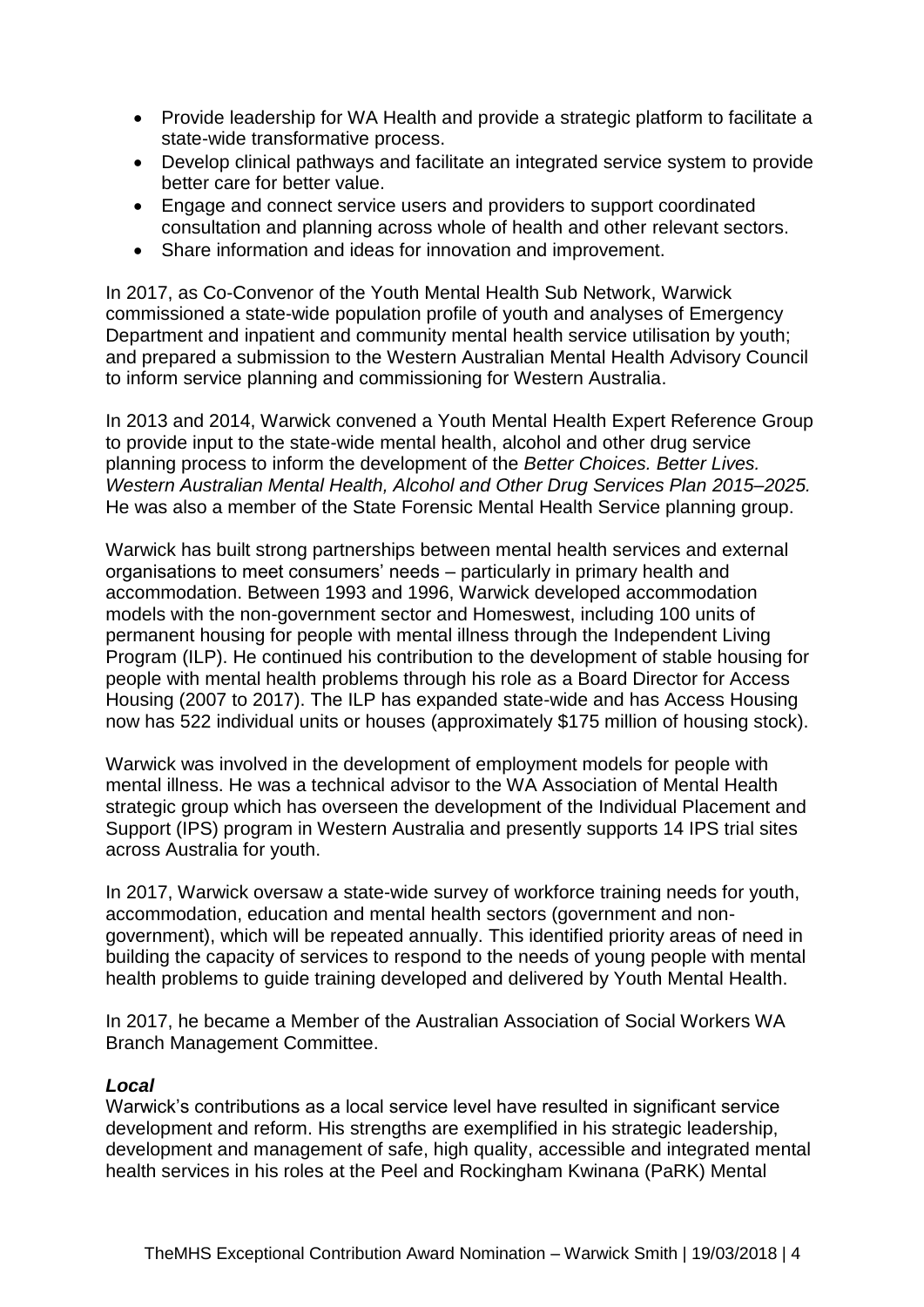Health Service from 1994 to 2013 and in Youth Mental Health from 2013 to the present. In both contexts, he has overseen development of a range of high quality innovative service initiatives. **Specific examples will be discussed in further detail in response to Criterion 2.**

His approach to innovative service planning and development is characterised by dedication to:

- Fostering meaningful **consumer and carer participation** at all levels to ensure development of accessible and recovery-oriented services.
- Strong support for **service integration and partnerships** to address the social determinants of mental health.
- Service innovation characterised by a strong emphasis on **clinical best practice, safety and quality** to ensure positive outcomes.

Since commencing as the inaugural Director of Youth Mental Health, Warwick has been a strong advocate for the mental health needs of Western Australian youth in state-wide and local planning processes and has driven the development, implementation and evaluation of new specialist mental health services for youth that target areas of previously unmet need, including:

- An **Integrated Triage** for the specialist community mental health services in his portfolio to provide a single point of entry.
- The **Youth Mental Health Intensive Community Treatment and Support Service (Youth Wraparound)**, a collaborative intersectoral service to meet the exceptionally complex needs of a child in the care of Department for Child Protection and Family Services (CPFS).
- A **Youth Hospital in the Home (Youth HITH)** service to provide an alternative to hospital admission for young people experiencing serious mental illness requiring inpatient treatment.
- The **Youth and Adult Complex Attention Disorders Service (YACADS)** for youth with complex attention deficit disorders 'graduating' from public services provided through the Child and Adolescent Health Service.
- **Youth Accommodation Liaison Clinical Nurse Specialist (YAL CNS)** positions to provide assessment and brief intervention services to young people residing in crisis accommodation in the Perth metropolitan area. The service also provides consultation, advice and training to accommodation providers.
- A **gender diversity** specialist clinical psychology position to provide psychosocial support for youth experiencing gender dysphoria and/or undergoing medical treatment for gender transition.

Warwick was instrumental in the growth of the PaRK Mental Health Service from 5 to 250 staff during his time with the service. The annual budget grew from \$296,000 in 1994 to \$33 million in 2013. Among other achievements, Warwick oversaw the development of the Mimidi Park inpatient unit and the development and rollout of the first Early Episode Psychosis services in Western Australia. Warwick's promotion of strong team culture, along with consumer input to the Mimidi Park building design and service model, contributed to the lowest seclusion rate nationally for a period of time (a critical indicator of service safety and quality).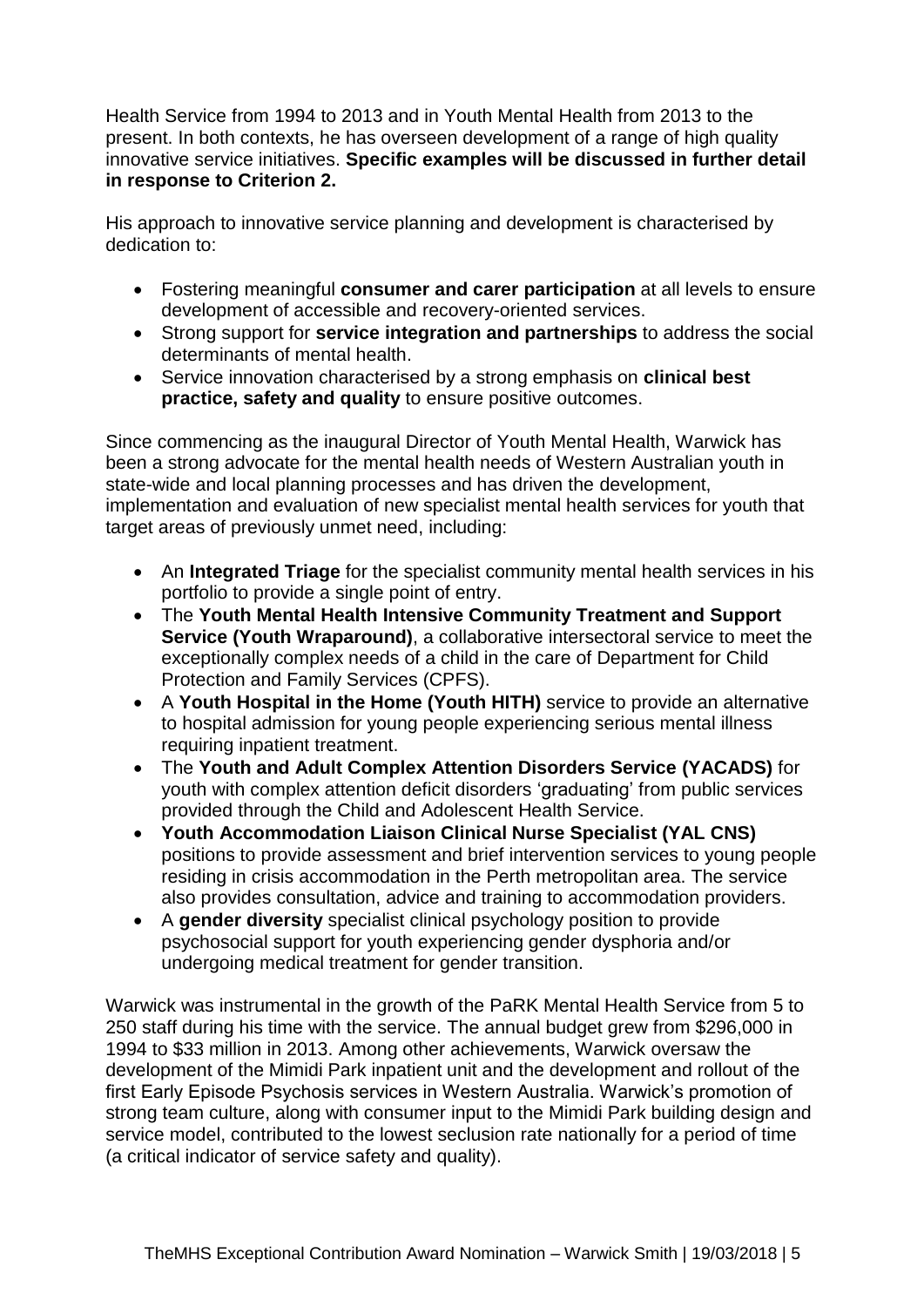<span id="page-7-0"></span>**Criterion 2: Evidence of innovation or a high standard of service.**

Evidence of Warwick's exceptional contribution through development of a range of high quality innovative service initiatives is illustrated in this section through describing specific examples. The content in this section builds on and references the material presented in criterion 1 and is organised under the following headings:

- Consumer and carer participation.
- Service integration and partnerships.
- Clinical best practice, safety and quality.

#### *Consumer and carer participation*

Warwick has prioritised consumer and carer participation across his career. He involved consumers and carers extensively in the PaRK Mental Health Service. It was the first public mental health service in Western Australia to employ Peer Workers and Carer Consultants. His approach is reflected in the words of a consumer representative who worked with him in the PaRK Mental Health Service.

'[Warwick] valued and acted on feedback he received from myself and other consumers and carers…equally to any other discipline on the committees…he supported the consumer ethos "Nothing about us without us"…[He] sets the bar …He isn't just a 9-5 mental health advocate, he lives it on his weekends and evenings too …spending Sundays handing out bottles of water…at Music To Open Your Mind…[He] does not see consumer and carer participation as just a number in the National Mental Health Standards he sees…that to provide a recovery oriented service the experience of those using service must be given a voice … his legacy will hopefully continue for many years to come.' *I.B., Consumer Representative, PaRK MHS, 2001 onwards.*

He has continued his commitment to consumer and carer participation since moving to Youth Mental Health. In 2014, Warwick commissioned a WA Youth and Carer Participation Framework to guide strategies used by all Youth Mental Health services. Youth Mental Health has Youth Representatives on its Youth Mental Health Steering Committee, its core strategic and operational decision-making group. The Youth Hospital in the Home, which commenced in 2017, includes a Peer Worker to enhance youth engagement, and carer support is a critical part of service delivery.

He established the Youth Reference Group to actively involve consumers in the development, planning, delivery and evaluation of services. Youth Reference Group members also undertake activities to raise the profile of the service and destigmatise mental health problems.

In 2016, the Youth Reference Group collaborated with staff to run a photo competition on the theme of self-care (for mental, physical and/or emotional well-being) that culminated in a public exhibition during Mental Health Week. Winners were determined by popular vote and a book of all photographs was published (see [Figure 1\)](#page-7-1).

<span id="page-7-1"></span>**Figure 1: Winners of the 2016 photo competition with Youth Mental Health staff and Youth Reference Group members.**

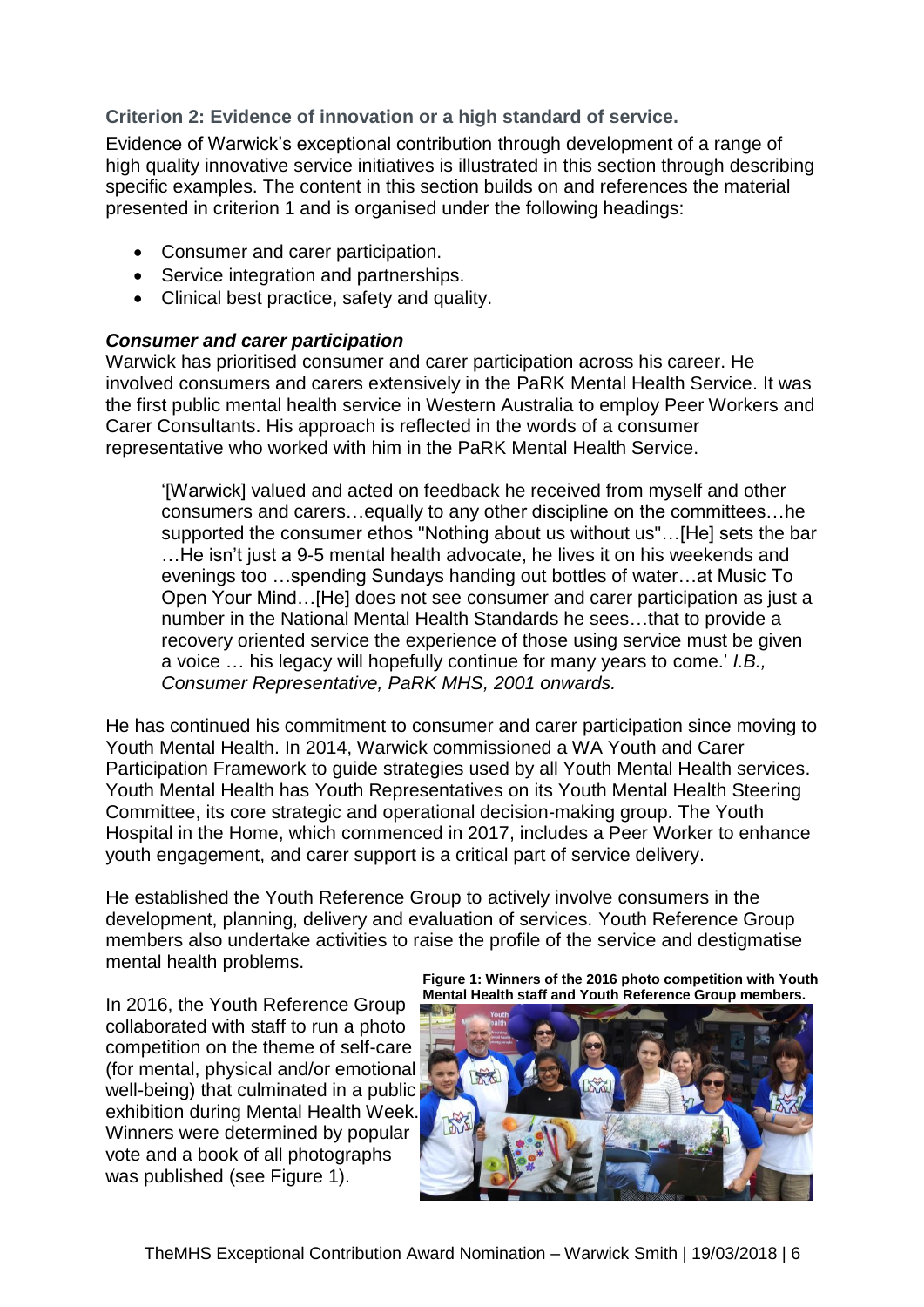In 2017, the Youth Reference Group helped run a music event during Mental Health Week with performances by a professional lead act and seven supporting acts by young people actively engaged with Youth Mental Health services. Youth Reference Group members also used a PechaKucha format to present their personal recovery journeys at the Western Australian Mental Health Conference 2017.

#### *Service integration and partnerships*

Warwick has led a range of local service initiatives that have fostered service integration and partnerships. These have been driven by his recognition of the value of addressing social determinants of mental health in fostering positive outcomes and that integrated clinical pathways facilitate service access and engagement.

#### *Youth Mental Health Integrated Triage*

The Youth Mental Health Program operates three specialist community mental health services across the Perth metropolitan area: Youth Axis, YouthLink and YouthReach South. Warwick established a single point of entry to the three services through an Integrated Triage. Following its implementation, he led a review of the Integrated Triage, resulting in 22 recommendations that improved service access and reduced duplication in intake processes.

*Youth Accommodation Liaison Clinical Nurse Specialist (YAL CNS) positions* Warwick provided direction and leadership in planning, implementing and evaluating the YAL CNS positions, resulting in significant improvements across the Perth metropolitan area in access to Youth Mental Health Services for homeless youth. The YAL CNSs, based at YouthLink and YouthReach South, provide clinical leadership in developing a flexible and integrated approach between specialist accommodation services, mainstream mental health providers, alcohol and drug services and primary care providers to meet young people's needs through providing:

- Specialist mental health risk assessments and brief interventions for homeless young people residing in youth crisis accommodation services.
- Consultation, training and support to youth crisis accommodation providers.
- Collaboration with and referral to other relevant services as required.

The implementation of these positions resulted in a more than five-fold increase in referrals from youth crisis accommodation services to Youth Mental Health in the first five months. Seventy-eight percent of young people who worked with the YAL CNSs were satisfied with the care provided and 86% said they would recommend the service to a friend. All youth crisis accommodation providers who referred to the YAL CNSs were satisfied with the service, as exemplified by the following feedback:

'[We have] been able to offer accommodation to young people experiencing mental health issues that would have been previously outside our capacity due to safety and risk…….The support has minimised the number of occasions that [our service] has been required to attend the Emergency Department to access specialist mental health support for young people…… The service has connected a higher number of young people to mental health support since we have been provided access to the service.'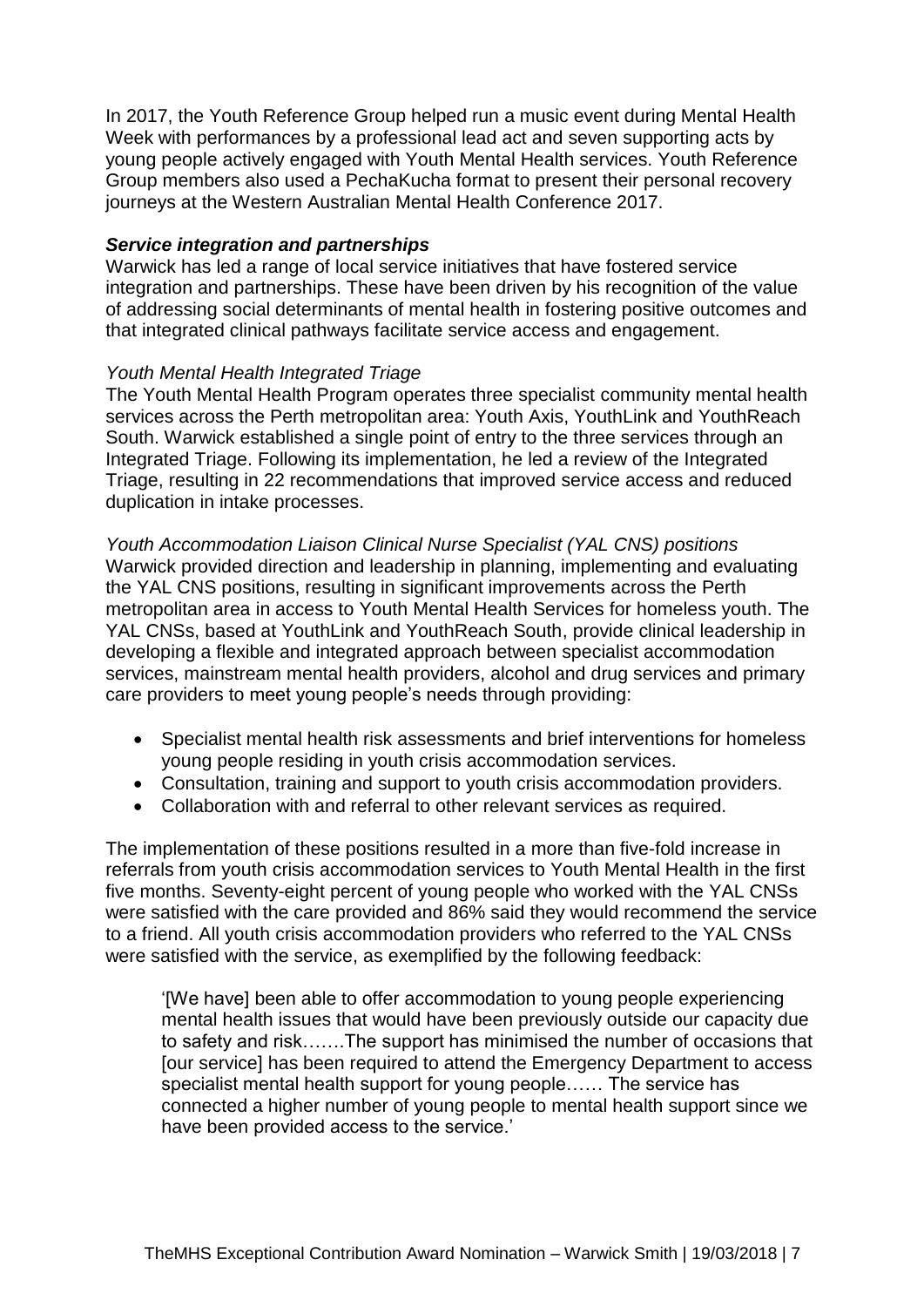#### *Ngatti House*

A positive example of partnership is Ngatti House, a state-wide medium term (up to 12 months) residential recovery service for 17 to 22 year olds with a diagnosed mental health problem who are homeless or at risk of long term homelessness. The partnership between Life Without Barriers and Youth Mental Health entails joint intake and assessment of young people and joint care coordination planning and service delivery. An evaluation commissioned by Warwick in 2016 showed positive clinical and social outcomes (see [Figure 2](#page-9-0) and [Figure 3\)](#page-9-1).

<span id="page-9-0"></span>**Figure 2: Significant decreases in psychological distress for Ngatti House residents from entry to exit (t(36) = 3.4, p=0.001), FY2013-2016.**



The high standard of care provided through the partnership was recognised when Ngatti House won the Improving Service Delivery category of the 2016 WA Health Excellence Awards.



<span id="page-9-1"></span>**Figure 3: Changes in homelessness status for Ngatti House residents from entry to exit, FY2013-2016.<sup>2</sup>**

#### *Peel and Rockingham Kwinana Mental Health Service*

Warwick's commitment to developing positive partnerships and integrated systems of care is also apparent in his work at PaRK Mental Health Service. While there, he fostered close working relationships between PaRK Mental Health Service, the local Division of General Practice and the South Metropolitan Community Drug Service. This resulted in better coordination and continuity of care, improved physical health care for people with mental health problems, improved engagement with Aboriginal people, and better outcomes for people with co-occurring mental health, alcohol and other drug problems. Two awards illustrate the positive work he undertook to foster partnerships and integrated, coordinated care.

The partnership between South Metropolitan Community Drug Service and Fremantle–PaRK Mental Health Services was recognised for its high standard of service delivery in three state-wide forums (2012 Department of Health Awards (Finalist); 2012 Office of Drug and Alcohol Excellence Awards (Winner); and 2011 Mental Health Good Outcomes Awards (Winner)).

l <sup>2</sup> Primary homelessness (Z59.0): People without conventional accommodation, sleeping 'out' or sleeping rough.

Secondary homelessness (Z59.1): Temporary accommodation and shelters, or refuges.

Tertiary homelessness (Z59.9): Rooming/boarding houses on medium or short term where the tenure is not secured by a lease. Unstable accommodation (Z59.2): Due to the risk of eviction or conflict.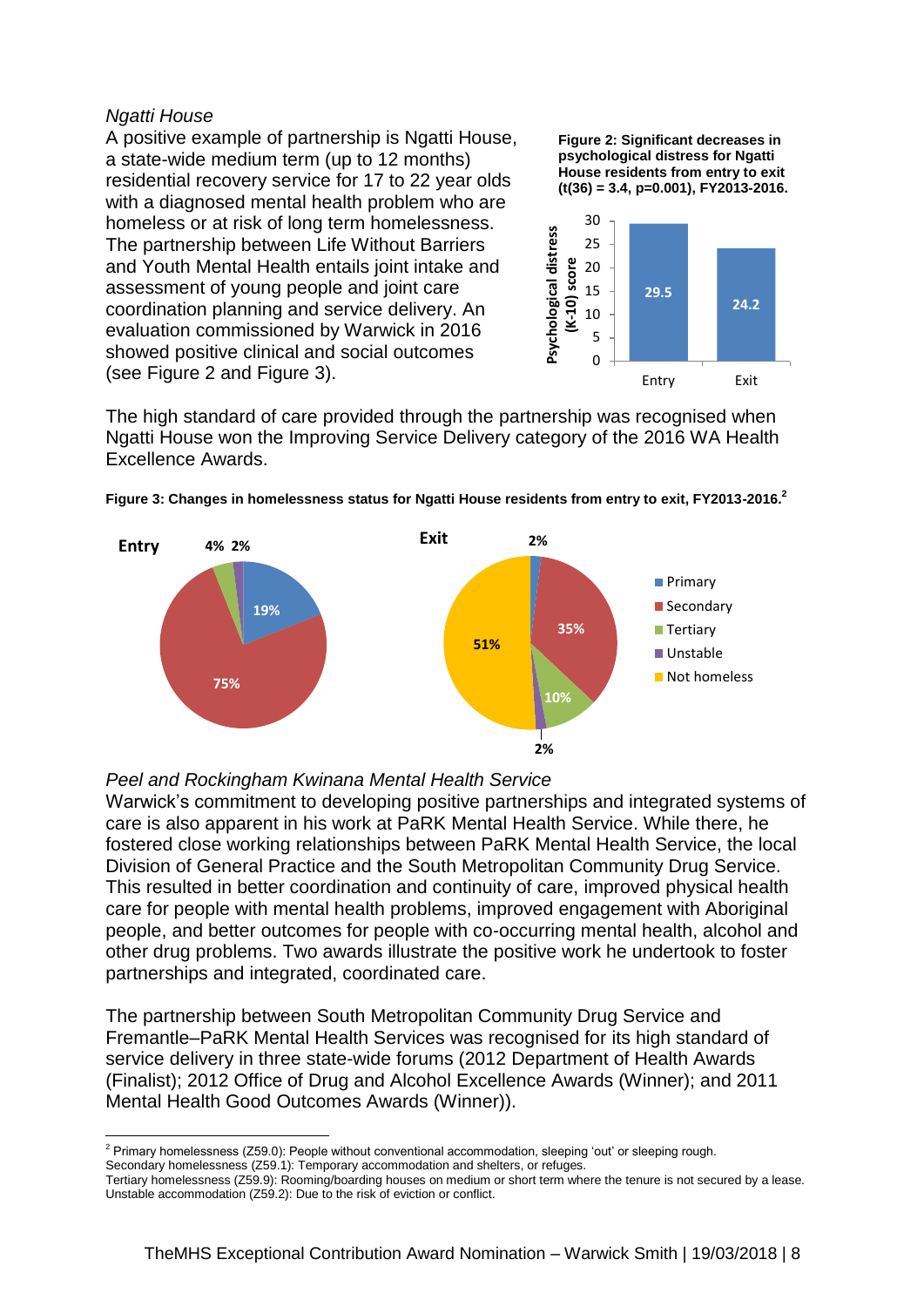In 1997, with Warwick as Acting Director, the Rockingham Kwinana Mental Health Service (later expanded to include the Peel region) won a Gold Award for providing a quality comprehensive catchment area service with coordinated continuity of care in the Australia and New Zealand Mental Health Service Achievements Awards.

#### *Clinical best practice, safety and quality*

Warwick has a clear understanding of the value of clinical best practice, safety and quality when implementing innovative services. This is reflected in his work at PaRK Mental Health Service. In 1998, the Australian Transcultural Mental Health Unit recognised Rockingham Kwinana Mental Health Service as one of three best practice services nationally for providing non-English speaking services to non-English speaking background communities. In 2002, PaRK Mental Health Service was accredited with 'demonstrated commitment to ongoing improvement and a striving toward recognition as a centre of excellence in the delivery of mental health services'.

Warwick has continued his commitment to clinical best practice, safety and quality since moving to Youth Mental Health. He commissioned the Australian Council on Healthcare Standards to provide a pre-commencement consultancy service for the Youth Hospital in the Home (HiTH) and Youth Wraparound services. The ACHS report outlined that the monitoring and evaluation framework for all Youth Mental Health services was comprehensive and thorough. There were no recommendations as the service met the National Safety and Quality Health Service Standards 2012 and the National Standards for Mental Health Services 2010.

In 2016, Warwick established collaboration between Youth Mental Health and Professor Flavie Waters, University of Western Australia, to create a register of clients' diagnostic and demographic information across all Youth Mental Health. The register supports quality improvement, evaluation, and translational and longitudinal research. He has also commissioned independent evaluations of Youth Mental Health Services to inform decision-making and ensure service efficacy. Two service evaluations illustrate this.

#### *Youth Hospital in the Home*

Warwick commissioned an independent evaluation of the operational and clinical effectiveness of the first 6 months of operation for the Youth HiTH. It considered service-related data, case mix, consumers' and carers' experience of service, and referrer feedback. The evaluation showed high bed occupancy (88.2% unadjusted, 84.3%) and an average length of stay within boundary (11.9 days). There were positive outcomes in young people's level of function (88.2% had improved HoNOS scores) and psychological distress (94.1% had improved K-10 scores) and high consumer satisfaction with the service (94.4%). Ninety percent of referrers found the service accessible and 100% were satisfied with the service. Carers were satisfied with the quality of care (94.4%) and the convenience (100%) and expressed preference for home-based care rather than care within a mental health unit.

As an early outcome of the evaluation, an additional Social Worker position was added to enhance carer support and a Peer Support position was added to enhance youth engagement. Project process learnings from the implementation of the Youth HiTH were also identified and will be incorporated in the commissioning of future youth services. These include the need for early assertive promotion and communication to key stakeholders and referrers regarding new services.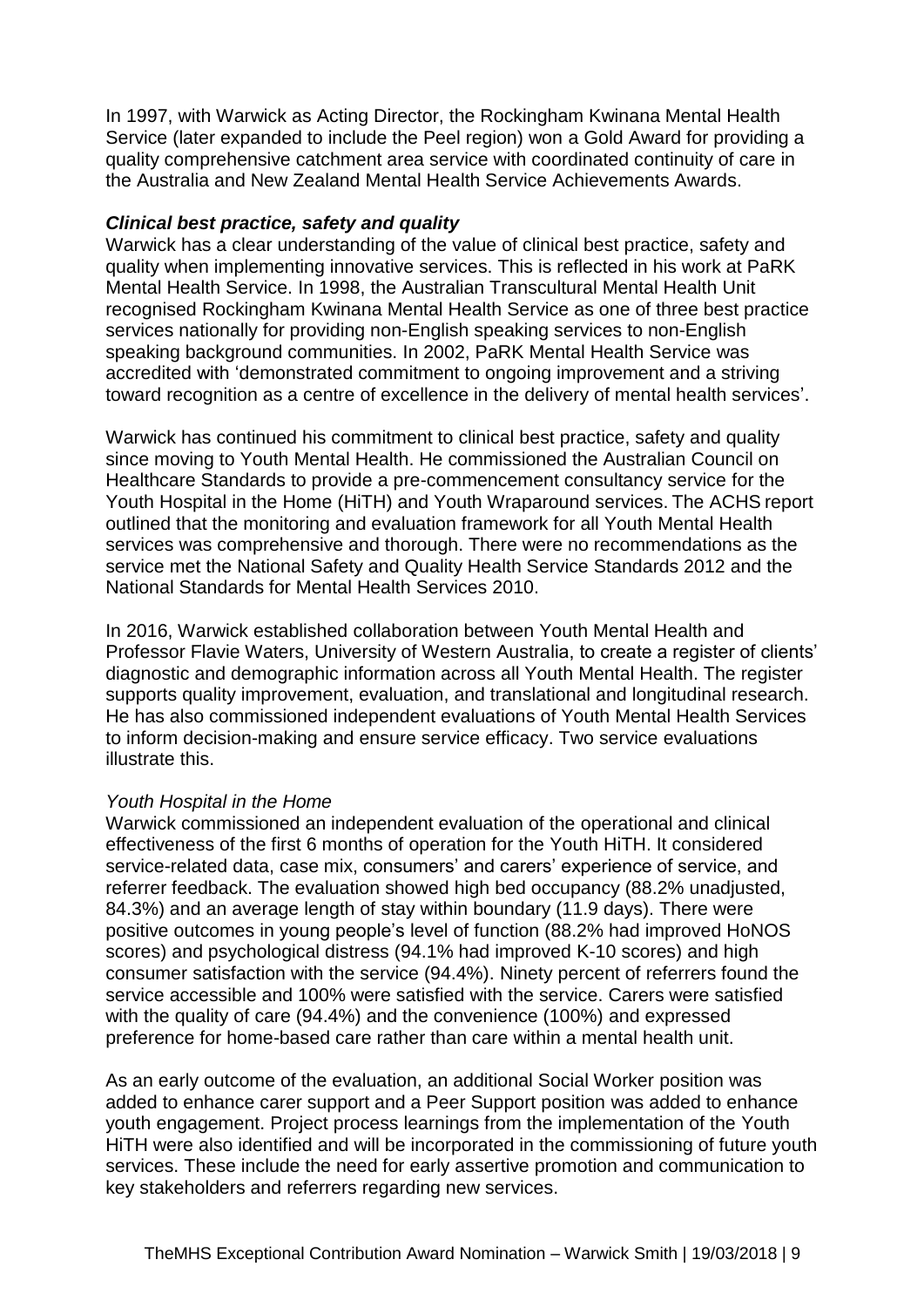#### *Youth Mental Health Intensive Community Treatment and Support Service (Youth Wraparound)*

Warwick's innovative approach to high quality service development was illustrated in 2016 through the Youth Mental Health Intensive Community Treatment and Support Service (Youth Wraparound), developed to meet the exceptionally complex needs of a child in the care of Department for Child Protection and Family Services (CPFS). This service was modelled on the Milwaukee Wraparound.<sup>3</sup> Warwick drove development and implementation of Service Level Agreements, a Model of Care, staff induction and training and a single intersectoral care plan operating across Youth and Child and Adolescent Mental Health Services, North and South Metropolitan Health Services, CPFS and Police. This involved negotiating an extraordinary level of integrated service delivery and cooperation across different jurisdictions.

The outcomes for the Youth Wraparound were resoundingly positive. As a result of six months with the Youth Wraparound, the child's time in institutional care (including a CPFS Secure Care Centre that provides therapeutic services to vulnerable children to address complex problems and behaviours; a custodial facility for young offenders aged 10 to 17; and inpatient mental health services) reduced from 67% from 2013 to 2015 inclusive to 3% in 2016. The child went from being described by CPFS as '…the most 'at risk' young person in the WA child protection system in terms of risk to self' to being described by staff working with her as 'extremely resilient', behaving with '…maturity beyond her years' and 'incredibly courteous and respectful when communicating with staff'.



**Figure 4: Time spent as a mental health inpatient (green) and in a secure care centre or detention (blue) (% per month).**

Correspondingly, the service costs for the child reduced from \$2,373,481 in 2015 to \$377,666 in 2016, a saving of \$1,995,815.

**Figure 5: Estimated service costs for care of the child in 2015 and 2016.**



<sup>&</sup>lt;sup>3</sup> See<http://wraparoundmke.com/>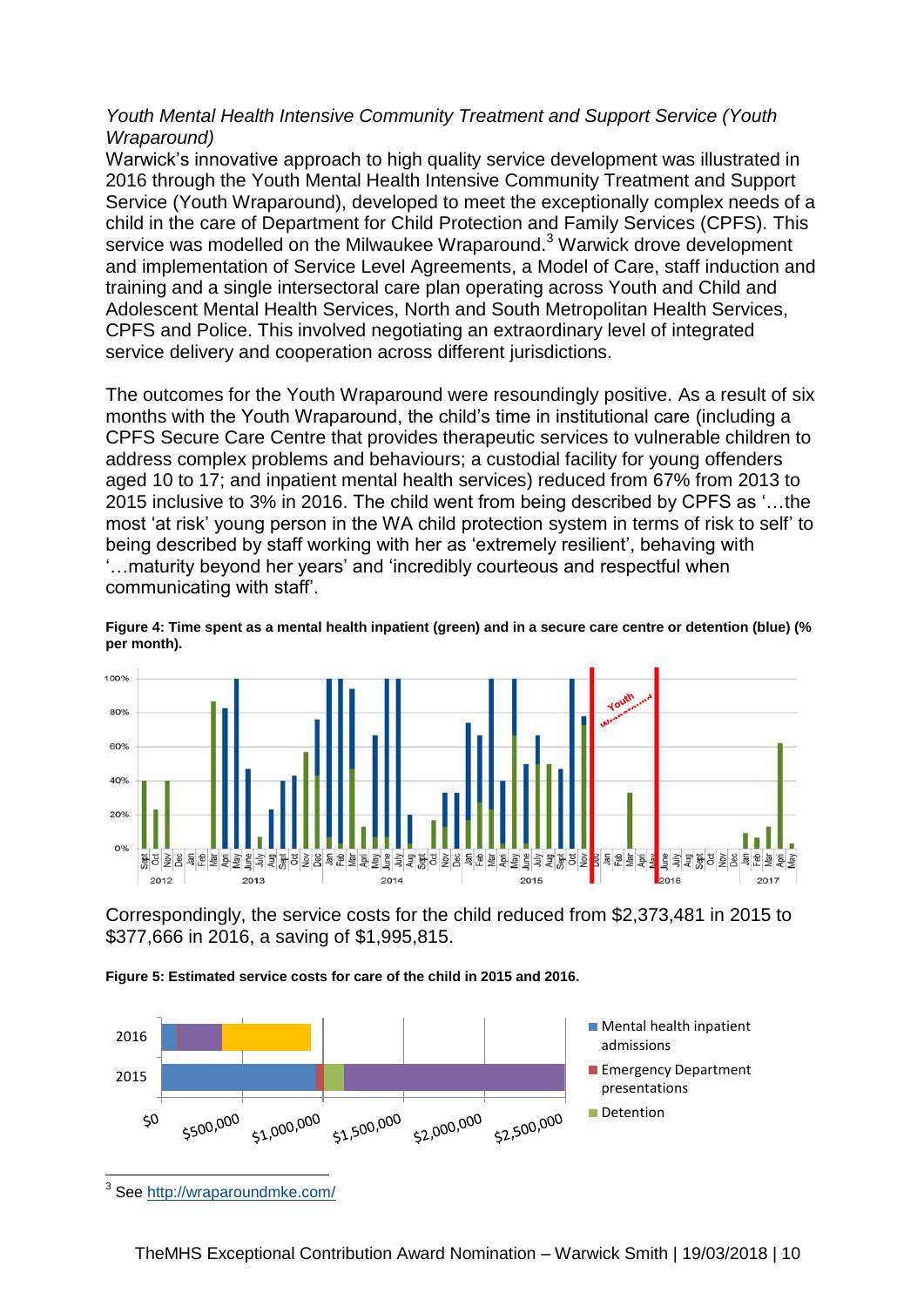#### <span id="page-12-0"></span>**3. Conclusion**

Warwick's exceptional contribution is as a system innovator who has repeatedly been prepared to champion qualitative growth characterised by a fundamental change of culture and a willingness to innovate and build 'something different'.<sup>4</sup>

In an organisational culture that favours evolutionary growth aimed at 'doing what we have always done, only better', he recognises that the short term risk of doing 'something different' needs to be balanced against the long term risk of failing to achieve effective system reform.

He recognises that health system reform is a complex, multi-level, and uncertain process, comprising a range of interlocking strategies and supporting tactics unfolding over a period of years. His approach to his work is characterised by a deep understanding of change processes, a long term commitment to leading effective system change, and a willingness to build engagement with key stakeholders from diverse domains and at all levels in this process. The outcome is effective, accessible, well-integrated services and positive partnerships across sectors.

Warwick has demonstrated a consistent track record of planning, implementing and evaluating innovative services that demonstrate a high level of clinical best practice, safety and quality. His genuine commitment to partnering with consumers and carers in this work has made a critical contribution to the ground swell of culture change towards recovery-oriented practice.

#### <span id="page-12-1"></span>**4. Referees**

Removed for privacy

<sup>4</sup> Scott T, Mannion R, Davies HTO, Marshall MN. 2003. Implementing culture change in health care: theory and practice. International Journal for Quality in Health Care, Volume 15, Issue 2, 1 March 2003, 111-118.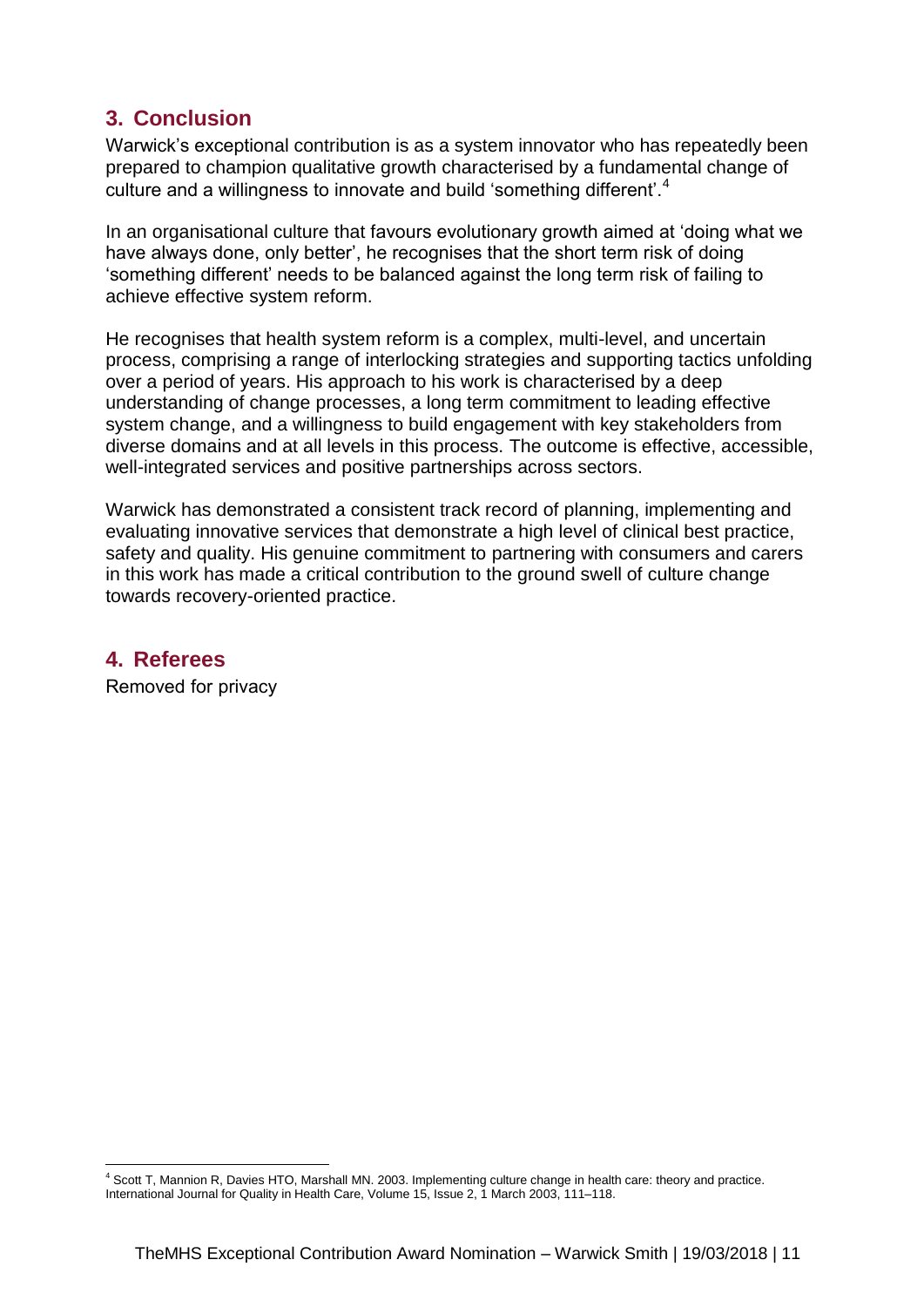#### <span id="page-13-0"></span>**5. Appendix of support material**

<span id="page-13-1"></span>**Testimonial – Rod Astbury, Chief Executive Officer, WA Association for Mental Health (30 August 2017)** 

I first worked with Warwick in 2000-2002 when he was the Director of Mental Health Services at the Peel & Rockingham Kwinana (PaRK) Mental Health Service. At that time, I was the Manager of Investment Programs with the Mental Health Division of the Department of Health and responsible for state-wide purchasing of mental health services in WA. At that time PaRK Mental Health Services had a deserved reputation for quality and innovation in service provision which was substantially due to Warwick's long-term leadership of the service. Notable elements of this included the strong partnerships the public mental health service established with community managed services in the region and the involvement of mental health consumers and family members in service planning and management.

I worked directly with Warwick in developing a state-wide framework for services for Children of Parents with a Mental Illness during this time. Warwick's role was to chair a steering committee for the project with a broad network of colleagues, other health services, other government departments, non-government services and consumer and family representatives. His strong and respected relationships with this group contributed to the successful outcome of this project which served as a base for services to this group of young people with significant needs over the next decade.

I re-established a working relationship with Warwick in 2012 when I was engaged by the WA Association for Mental Health (WAAMH) to prepare a business case for the establishment of the internationally recognised, Individual Placement and Support (IPS) evidence based employment service for people with enduring mental health conditions. Warwick had been sponsored by WAAMH to undertake training in the IPS model at Dartmouth College in the USA and so was able to provide me with valuable advice about the model and its application to WA mental health services in completing the business case. This business case secured funding from the Mental Health Commission for WAAMH to establish a technical support service for IPS in WA which currently supports a network of employment services throughout the state. In 2016 the service was extended nationwide, supporting fourteen IPS youth employment trial sites around Australia.

In 2014 as Chief Executive Officer of WAAMH I co-hosted the TheMHS Learning Network National Conference in WA with Warwick. TheMHS is an international network for improving mental health services in Australia and New Zealand that promotes collaborative research, practice, policy, education and leadership of all stakeholders in the field. TheMHS has offered an annual national conference for twenty-seven years and it is recognised as Australia's most inclusive mental health forum for the exchange of ideas, professional development and debate. Warwick's invitation to co-chair the organising committee and co-host of the event was recognition by the TheMHS national committee of the broad recognition and respect he is held in WA.

As a member of the Executive Advisory Group of the WA Mental Health Network I am aware of important work Warwick is currently undertaking as Co-chair of the Youth Mental Health Sub-Network. The Youth Mental Health Sub Network is responsible for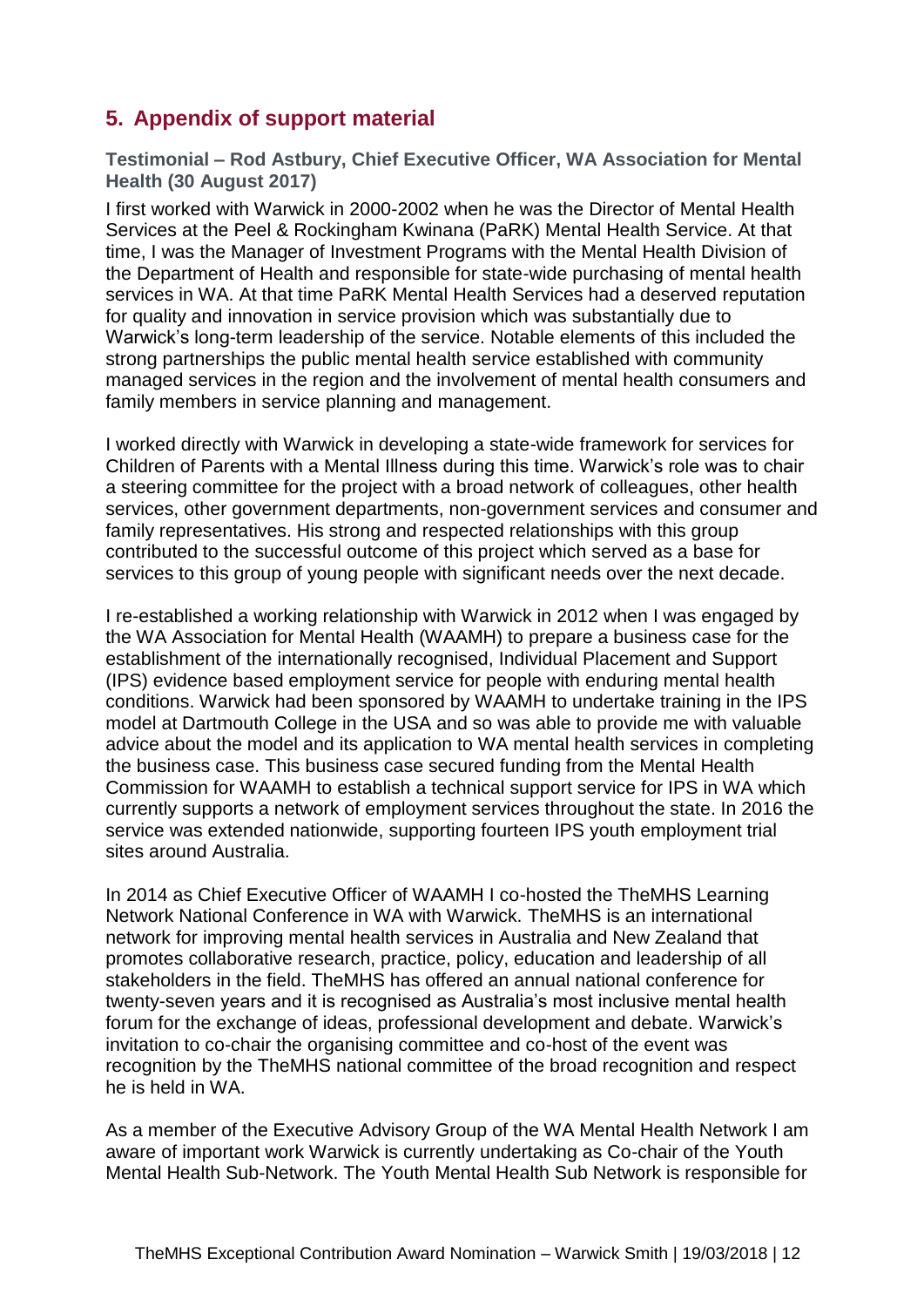developing care pathways, models of care, clinical guidelines, service planning, service development and service improvements with a focus on the needs of youth by bringing together the right people, from the community sector, Health, consumers, carers and other interested parties. The Youth Sub Network is making an important contribution to the design of safe high quality and innovative mental health services for youth in WA through the collaborative effort of a broad group of stakeholders.

<span id="page-14-0"></span>**Testimonial – G. A., Youth (Consumer) Representative, Youth Mental Health Steering Committee, 2017.** 

Working alongside Warwick has been a very positive experience for me. Warwick has always displayed a lot of dedication, commitment and passion towards his work and improving the mental health services provided by NMMH. This year myself and another Youth Representative have had the opportunity to join the North Metropolitan Youth Mental Health Steering Committee, of which Warwick is the chair. He has been very eager to include youth input in decision making processes and has been very involved in the ground work of our projects, always showing enthusiasm and encouragement. He has a sound mind, is very genuine and flexible which are all qualities that have enabled our committee to create an effective space to develop and work on ideas. He has a very concise and thorough work ethic, which is very evident in all he does. Warwick embraces challenges without hesitation. I have always felt comfortable approaching Warwick, he is very easy to talk to and has a very gentle presence. He has always shown a high level of persistence towards his work and is someone I really enjoy being in the presence of, and I have also learnt a lot from him. I believe Warwick has and will continue to give vital contributions to North Metropolitan Youth Mental Health service improvement. Warwick is someone I greatly admire and respect and aspire to be like.

#### <span id="page-14-1"></span>**Testimonial – I.B., Consumer Representative, Peel and Rockingham Kwinana Mental Health Service, 2017**

As operations manager at Peel and Rockingham Kwinana Mental Health Service (PARK MHS) Warwick Smith has made an outstanding contribution to mental health best practice, leading by example to set the highest standard of recovery orientated services. One of the ways he has achieved this is by demonstrating the importance of the consumer and carer perspective in all areas of service provision. Warwick Smith led the way in recovery orientated service, long before the term recovery was even used in mental health services

I first met Warwick Smith around 2001/02 when he was chair of the Accommodation Committee that I joined as consumer representative. This committee was responsible for the design/refit of a building that became the current Rockingham Kwinana Mental Health Services at this time my lived experience of emotional distress had left me feeling devalued and no longer the confident assertive professional I had previously been.

As chair of this and many other committees I have served on, Warwick Smith not only showed me the utmost respect, he valued and acted on feedback he received from myself and other consumers and carers. He valued their contributions equally to any other discipline on the committees. By example, he set a standard for others to learn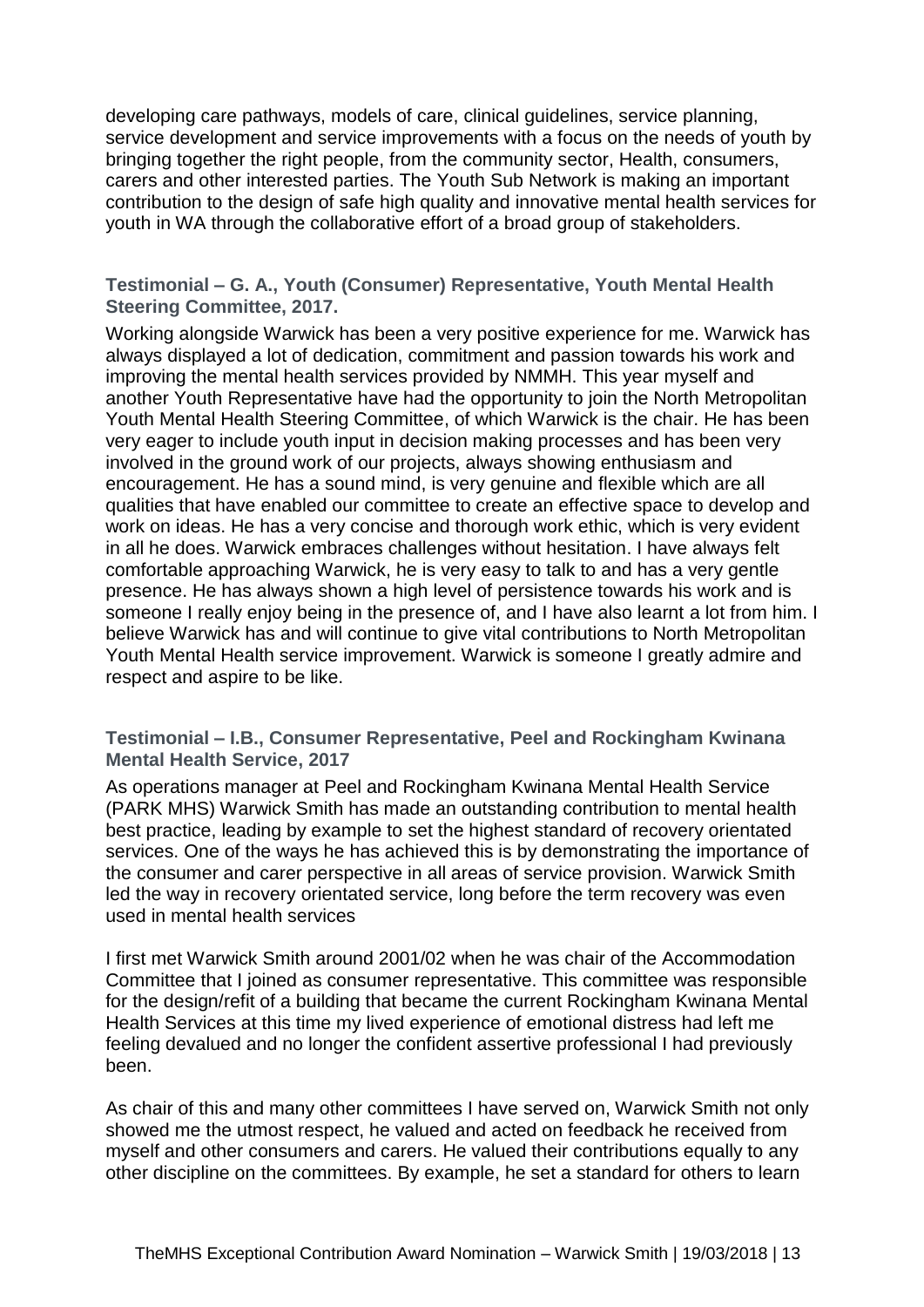the importance of the lived experience in facilitating recovery based service. To the best of his ability he supported the consumer ethos "Nothing about us without us" Warwick Smith inspired me, and many others, we shared his enthusiasm to work towards making "our" service the award winning recovery service it became.

Warwick is highly respected for the way he works in partnership with consumers and carers. Despite his qualifications and vast knowledge he has gained working in mental health, he never makes assumptions regarding the how consumers would feel about decisions that services needed to make. He would always "consult", that may be in the form of a quick phone call asking "how do I think consumers would feel about...." Other times he would seek input by attending a Consumer Advisory Group meeting, organising consumer and carer forums etc In the case of designing the new mental health inpatient unit, he organised for consumers to be consulted in private by a project officer. The findings were used to help design an inpatient unit that included where possible those elements that consumers found helped them with their recovery.

PARK MHS wanted to establish a recovery based culture at Mimidi, the new mental health unit. Prior to its opening, over 100 staff were required to attend orientation /induction workshops, held over several days. Warwick ensured that along with the Chief Psychiatrist, the official visitors etc Consumers and carers also presented, sharing their lived experiences.

Warwick Smith is a leader, who inspires others, he sets the bar – others follow suit, He isn't just a 9-5 mental health advocate, he lives it on his weekends and evenings too. Attending functions organised by consumer such as their art shows held in the evenings or spending Sunday's handing out bottles of water, fruit or mental health information packs to the general public at Music To Open Your Mind in Fremantle.

Warwick Smith does not see consumer and carer participation as just a number in the National Mental Health Standards he sees it as essential to providing true recovery based service… words are not enough to adequately explain how Warwick has improved the outcomes for those using services he has also inspired so many through his dedication, commitment and belief that to provide a recovery oriented service the experience of those using service must be given a voice He has not just talked the talk of consumer carer participation he was walked the walk and his legacy will hopefully continue for many years to come.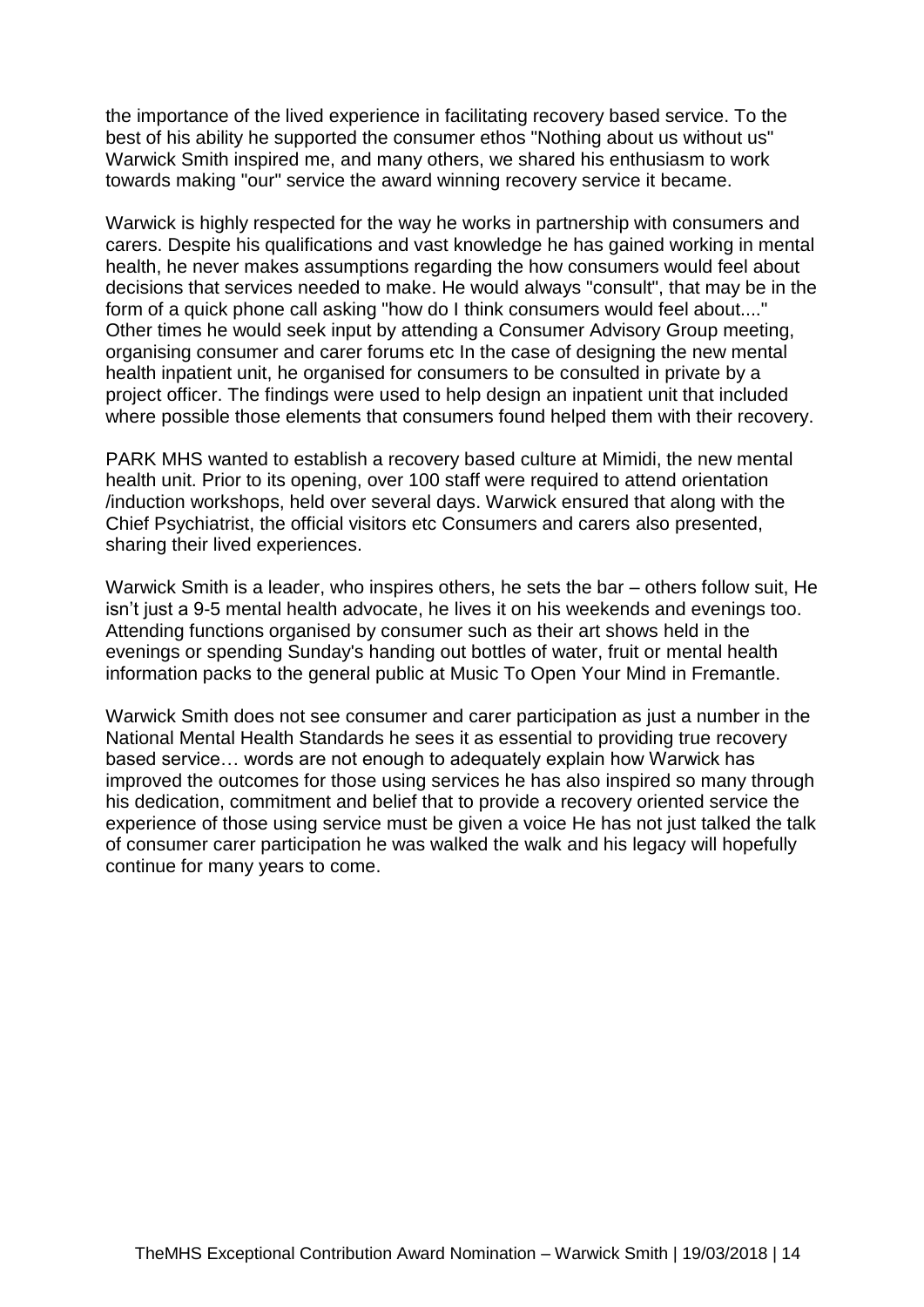#### <span id="page-16-0"></span>**Selected Presentations**

| 2018          | Presentation on Creating systemic change within the mainstream<br>mental health sector through collaborations to: Second National<br>Indigenous Mental Health and Wellbeing Forum                                                                                                                                                                                                                                     |
|---------------|-----------------------------------------------------------------------------------------------------------------------------------------------------------------------------------------------------------------------------------------------------------------------------------------------------------------------------------------------------------------------------------------------------------------------|
| 2016          | Presentation on Youth Mental Health to: World Health Organisation<br>Think Tank Conference: Crossroads of Change, Trieste.                                                                                                                                                                                                                                                                                            |
| $2013 - 2017$ | Presentations on Youth Mental Health to: Western Australian<br>Mental Health Advisory Council (2017), Western Australian Mental<br>Health Conference (2017), Western Australian Rural and Remote<br>Conference (2013), North Metropolitan Health Services Executive<br>Group, SuMMat (South Metropolitan Mental Health Advisory<br>Group), and South Metropolitan Perinatal Health Interest Group.                    |
| 2014          | Looking Forward Project presentation on Aboriginal Mental Health<br>to: The Mental Health Service Conference of Australia and New<br>Zealand TheMHS, Perth Conference 2014.                                                                                                                                                                                                                                           |
| 2012          | Presentations on Individual Placement and Support (IPS) to: South<br>Metropolitan Mental Health Advisory Group (SuMMat), and Ruah<br>Vocational Advisory Group (State-wide Committee).                                                                                                                                                                                                                                |
| 2012          | Presentations on Partnership between Alcohol and Drug and<br>Mental Health Services in the Southern Metropolitan Area<br>(Presented by Park MHS and Southern Metropolitan Drug Service)<br>to: Department of Health Conference (2012), Office of Drug and<br>Alcohol Conference (2012).                                                                                                                               |
| 2012          | A Ten Year Strategic Approach to Meeting the Needs of Parents<br>with a Mental Illness in Western Australia (Warwick Smith, Western<br>Australia Department of Health, Carly Dolinski, WA Mental Health<br>Commission). Third International World Congress on Children of<br>Parents with Mental Illness; First International Young Carers<br>Congress; First National Mental Health Conference, Vancouver<br>Canada. |

#### <span id="page-16-1"></span>**Publications**

During his career, Warwick has taken a leading role in providing a number of strategic directions for Mental Health Services at a Health Service, Regional and State level. He has had significant involvement in a number of planning processes, which have delivered a number of strategic plans and publications which include the following:

- Providing culturally-informed mental health services to Aboriginal youth: the YouthLink model in Western Australia. Australian and New Zealand Journal of Psychiatry. Sabbioni D, Feehan S, Nicholls C, Soong W, Rigoli D, Follett D, Carastathis G, Griffiths J, Curtis K, Smith W, Waters F. In press.
- Intensive Community Treatment and Support 'Youth Wraparound' service in Western Australia: A case and feasibility study. Early Intervention in Psychiatry. Smith W et al. In press.

Mental Health Advisory Council Youth Mental Health Report. Youth Mental Health Sub Network. Smith W and Millett L. 2017.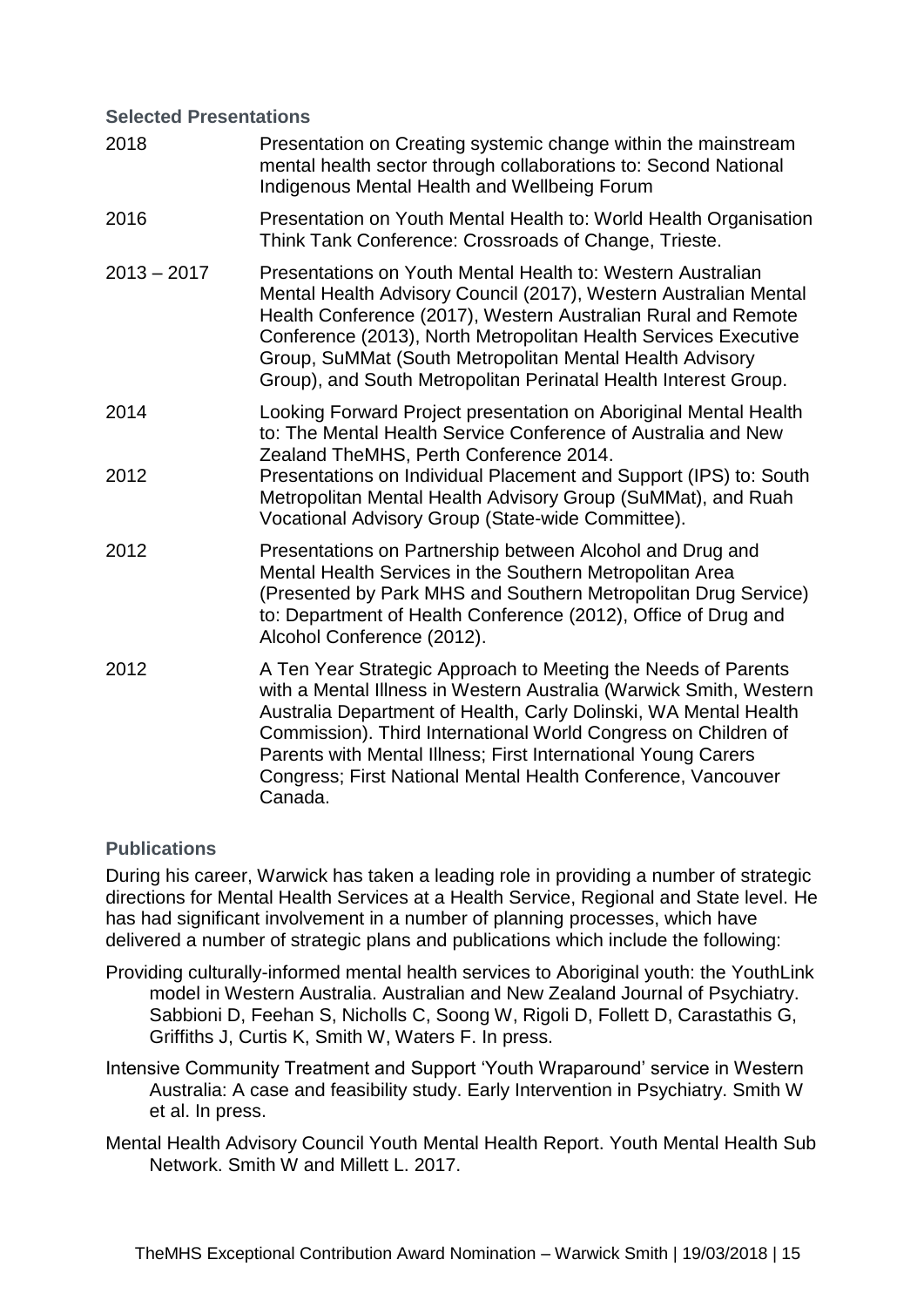- A newcomer to an old country: reflections of a youth mental health service participating in the Looking Forward Project. New Community: Living with Mental Illness. Nyoongar ways of working & the Looking Forward Project. Vol. 13, No. 3, Iss. 51 (p37-40). Soong W, Smith W et al. 2015.
- Youth Hospital In the Home Model of Care, Acute Care Service. North Metropolitan Health Service Mental Health. Smith W. 2015.
- Service Level Agreement to Support Integrated System of Care. North Metropolitan Health Service Mental Health, Child and Adolescent Mental Health Service, Department for Child Protection and Family Services. Smith W. 2015.
- Youth Intensive Community Treatment and Support Service 'Youth Wraparound' Model of Care. Smith W. 2015.
- Integrated Procedural Guide Guidelines for services for an adolescent in care having multiple complex needs which span across several agencies and types of service provision. Smith W, Jonikis A, Cohen S, et al. 2015.
- Background and Proposed Pilot Service model for Young People and Adults with Complex Attention Deficit and Hyperactivity Disorders. Youth Mental Health (NMHS MH). Smith W. 2014.
- Youth Subacute Model of Care. Mental Health Strategy and Leadership Unit. South Metropolitan Health Service. Moore, E, Smith W, Soong, W, et al. 2014.
- Youth Inpatient Unit Department of Psychiatry, Queen Elizabeth II Model of Care. North Metropolitan Health Service Mental Health. Smith W., Soong W., McAndrew, M., et al. 2014.
- Report to WA Mental Health Services Plan Project Management Group. Youth Mental Health Expert Reference Group. Smith W. 2013.
- Mental Health Hospital in the Home. South Metropolitan Area Health Service, Mental Health Business Case. 2012.
- Young Carers Project. Western Australian Association for Mental Health. White A & Smith W. 2010.
- Early Episode Psychosis. A Business Case for Statewide Service Delivery. Smith W, Shymko G, & Harrison T, et. al. 2011.
- Pathways to Resilience. Children of Parents with Mental Illness Project Report. Mental Health Division. Smith W and Nicholls D. 2002.

#### <span id="page-17-0"></span>**Executive Involvement**

Warwick has made a significant contribution through executive involvement in a number of strategic and operational planning and policy processes at a Health Service, Regional and State level. This is reflected in the committee roles he has held.

| $2016 -$ Present | The Australian Council for Healthcare Standards Council (Member) |
|------------------|------------------------------------------------------------------|
| $2016 -$ Present | Youth Mental Health Sub Network Steering Group (Co-Convenor)     |
| $2013 -$ Present | Youth Mental Health Steering Committee (Chair)                   |
| $2013 -$ Present | Mental Health Executive Group, North Metropolitan Health Service |
|                  | Mental Health (Member)                                           |
| $2014 -$ Present | Youth Mental Health Safety, Quality and Risk Committee (Chair)   |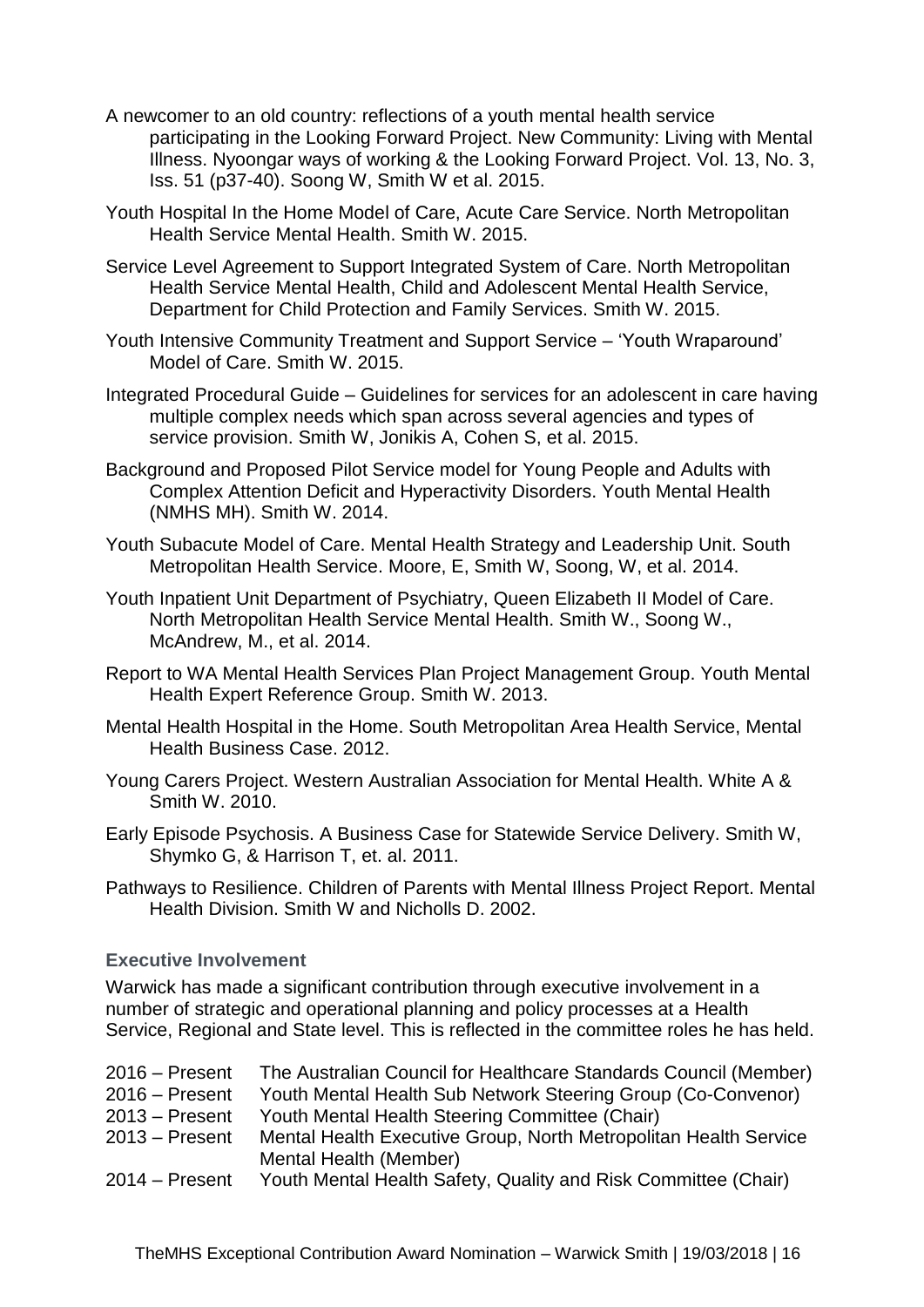| $2014 -$ Present               | Youth CLEAR Committee (Member)                                                                                |
|--------------------------------|---------------------------------------------------------------------------------------------------------------|
| $2014 - 2016$                  | WA Collaboration for Substance Use and Mental Health Working                                                  |
|                                | Group (Member)                                                                                                |
| $2013 - 2015$                  | Mental Health Advocacy Working Group, Mental Health                                                           |
|                                | <b>Commission (Member)</b>                                                                                    |
| $2013 - 2014$                  | Statewide Placement and Support Steering Committee (Technical                                                 |
|                                | Advisor on Integrated Placement and Support (IPS))<br>Rockingham Kwinana Peel Group Health Executive (Member) |
| $2012 - 2013$<br>$2009 - 2012$ | National COPMI Reference group (member) (Australian Infant Child                                              |
|                                | Adolescent and Family Mental health Association- AICAFMHA)                                                    |
| $2007 - 2013$<br>$1994 - 2013$ | Access Housing (Director of the Board)<br>Peel and Rockingham/Kwinana Mental Health Services Steering         |
|                                | Committee (previously Rockingham Kwinana Mental Health                                                        |
|                                | Services) (Chair)                                                                                             |
| $2003 - 2013$                  | South Metropolitan Area Health Service Mental Health Area                                                     |
|                                | <b>Executive Group (Member)</b>                                                                               |
| $2007 - 2012$                  | South Metropolitan Area Health Service Mental Health Clinical                                                 |
|                                | Governance (Member)                                                                                           |
| $2007 -$ Present               | Peel and Rockingham/Kwinana Mental Health Services Clinical                                                   |
|                                | Governance Committee (Member)                                                                                 |
| $2007 - 2012$                  | <b>Statewide Mental Health Clinical Documentation Steering</b>                                                |
|                                | Committee (Member)                                                                                            |
| $2004 - 2010$                  | Children of Parents with Mental Illness State-wide Committee                                                  |
| 2010                           | (Member)<br>Steering Committee, Early Episode Psychosis, State-wide Business                                  |
|                                | Case Working Group (Chair)                                                                                    |
| $2003 - 2004$                  | North Metropolitan Area Mental Health Service Executive                                                       |
|                                | Committee (Member)                                                                                            |
| $2003 - 2004$                  | Child and Adolescent Mental Health Service Management                                                         |
|                                | Committee, North Metropolitan Area Mental Health Service (Chair)                                              |
| $2003 - 2004$                  | Clinical Advisory Group, North Metropolitan Area Mental Health                                                |
|                                | Service (Member)                                                                                              |
| 2003                           | Children of Parents with Mental Illness State-wide Committee                                                  |
|                                | (Chair)                                                                                                       |
| $2001 - 2003$                  | Milligan Foundation Housing Association Inc. (Director of the<br>Board)                                       |
| 2001                           | Whitby Falls Review Select Committee, Western Australia                                                       |
|                                | Parliament, Clinical Representative of the Metropolitan Mental                                                |
|                                | Health Board (Member)                                                                                         |
| $2000 - 2002$                  | Peel and Rockingham Kwinana Health Services Medico Legal                                                      |
|                                | <b>Review Committee (Member)</b>                                                                              |
| 1998 - 1999                    | Metropolitan Health Services Board Standing Committee on                                                      |
|                                | <b>Psychiatry (Member)</b>                                                                                    |
| $1996 - 2013$                  | Rockingham Kwinana Early Episode Psychosis System of Care,                                                    |
|                                | <b>Steering Committee (Chair)</b>                                                                             |
| $1994 - 2003$                  | Peel and Rockingham Kwinana Health Service (Executive) (1994-                                                 |
|                                | 1998 Rockingham Kwinana Health Executive)                                                                     |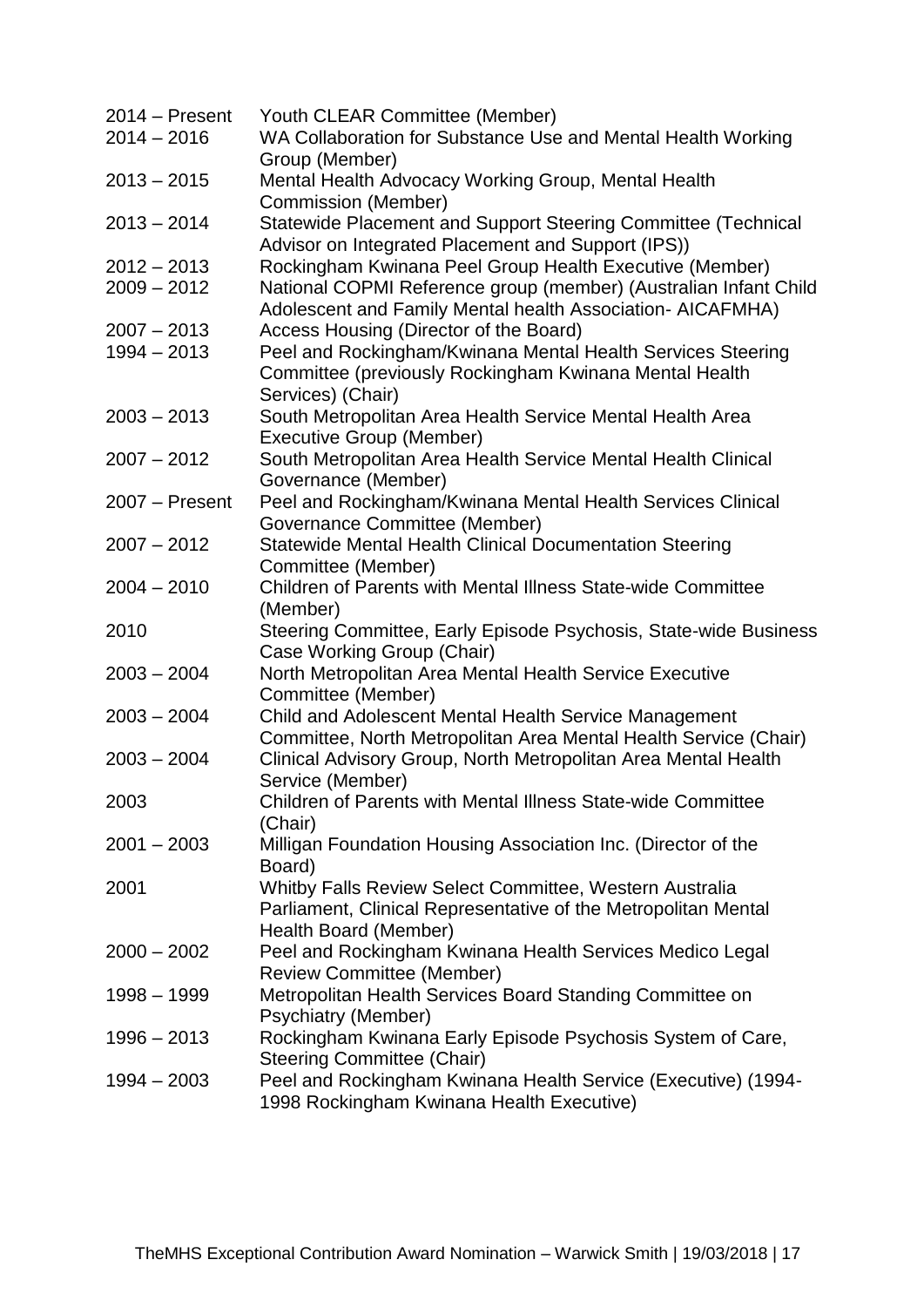### <span id="page-19-0"></span>**6. Brief CV of the nominated person for the award**

#### <span id="page-19-1"></span>**Personal and Professional Skills**

Warwick has proven ability as a committed, innovative and competent professional. He has broad experience working in the Western Australian mental health sector in private and government services from which he has developed a range of skills in clinical, management and service environments. He has demonstrated effective leadership of teams in various senior positions. He has excellent communication skills and relates well to people at all levels, including Chief Executive Officers, Ministers of Health and Mental Health, government and non-government agencies, community members, and consumers and carers. He has a sound track record in clinical practice and strategic and change management. He is adaptable and flexible to changing environments and has excellent organisational, problem solving, and time management skills. He has strong project management and planning skills.

#### <span id="page-19-2"></span>**Professional Education and Qualifications**

| 1984            | Bachelor of Social Work, University of Western Australia                                                                    |
|-----------------|-----------------------------------------------------------------------------------------------------------------------------|
| 1982            | Bachelor of Arts (major in Psychology), Units completed at<br>University of New England and University of Western Australia |
| 2017 to present | Member of the Australian Association of Social Workers, Western<br>Australian Branch Management Committee.                  |
| 2012            | Certified Individual Placement and Support Trainer, Dartmouth,<br>New Hampshire, USA.                                       |
| 2009 to present | Australian Council on Healthcare Standards Surveyor                                                                         |

#### <span id="page-19-3"></span>**Employment History**

*2013 – Present Director, Youth Mental Health, North Metropolitan Health Service Mental Health*

Senior leadership and management of specialised youth mental health services across Western Australia. This included the planning for the development of youth services as part of the Mental Health and Drug and Alcohol Service Plan 2015-2025 developed by the Department of Health and the Mental Health Commission.

#### *2006 – 2013 Operations Manager, Peel and Rockingham Kwinana Mental Health Service*

Provision of senior leadership and management of mental health services to meet key performance objectives as outlined in the local and South Metropolitan Area Health Service operational plan. This included development and management of inpatient and community mental health services, including child and adolescent, youth, adult and older adult mental health services, and partnerships with primary care.

#### *2004 – 2006 Clinical Manager, Rockingham Kwinana Mental Health Service (Adult)*

Management of community adult mental health services including a number of community sector teams, early episode psychosis services, and an assertive community team.